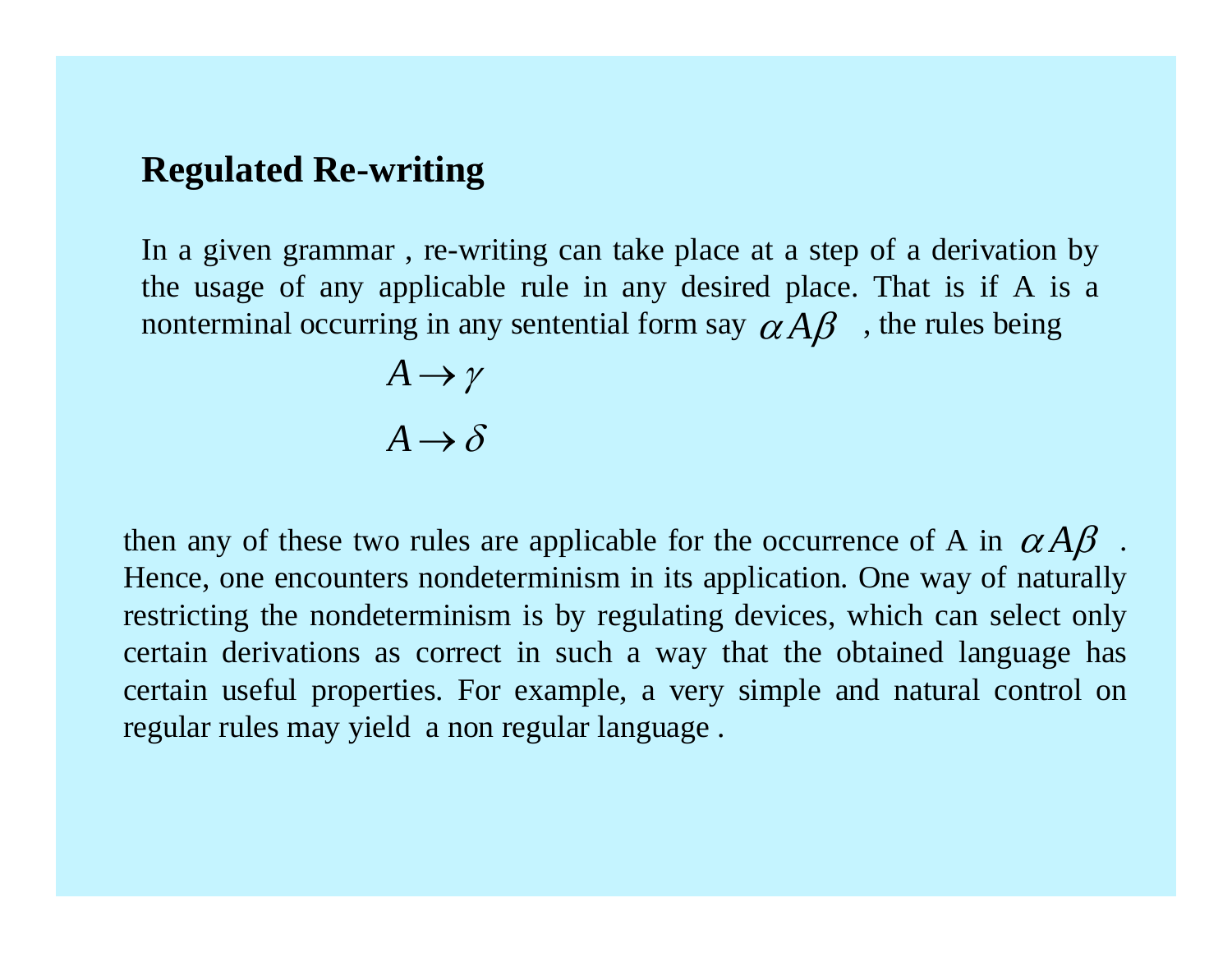While defining the four types of grammars, we put restrictions in the form of production rules to go from type  $0$  to type  $1$ , then to type  $2$  and type  $3$ . In this chapter we put restrictions on the manner of applying the rules and study the effect . There are several methods to control re-writing , some of the standard control strategies are as follows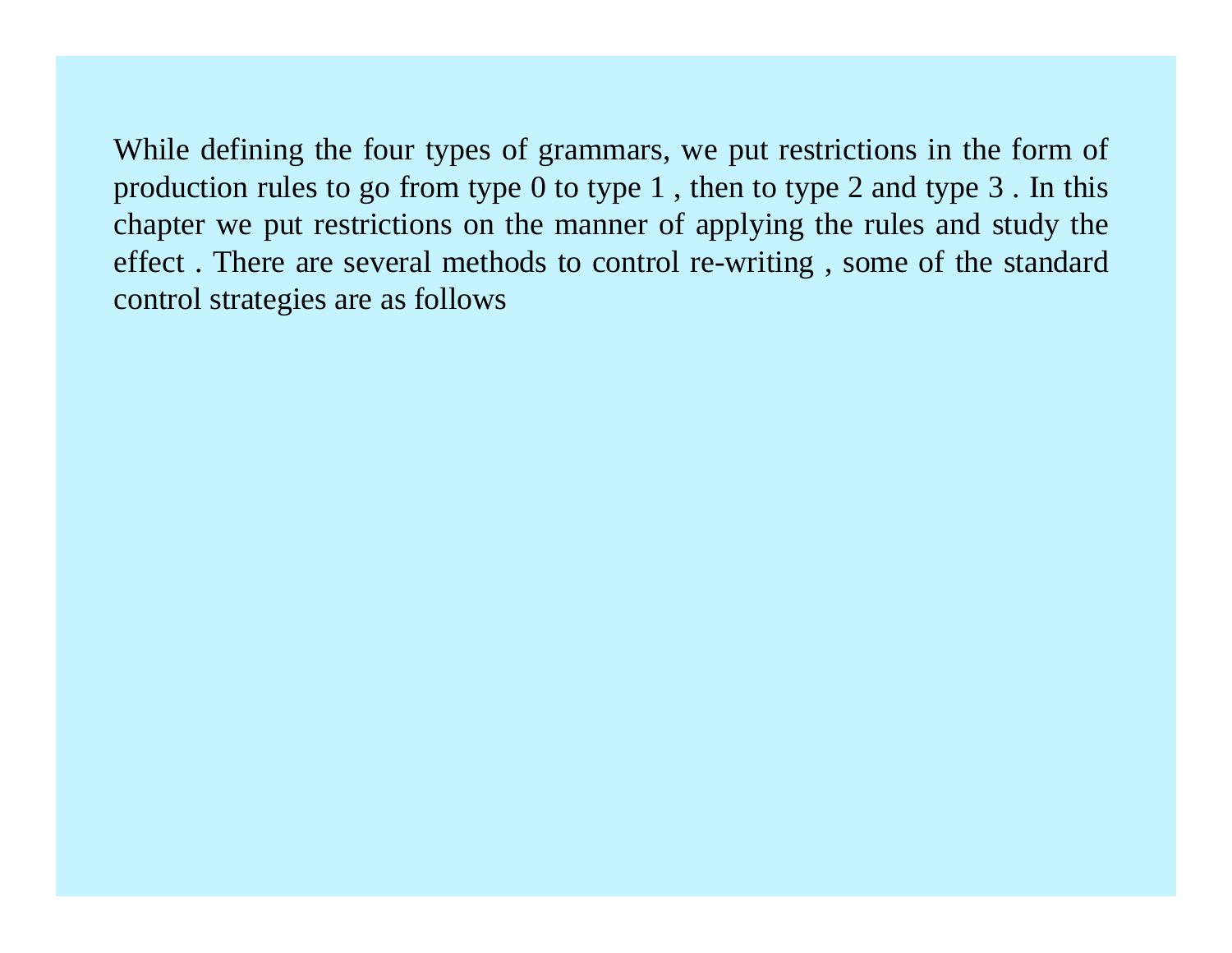#### **Matrix Grammar**

A matrix grammar is a quadruple  $G = (N,T,P,S)$  where N, T and S are as in any Chomsky grammar. P is a finite set of sequences of the form :

$$
m = [\alpha_1 \to \beta_1, \alpha_2 \to \beta_2, \dots, \alpha_n \to \beta_n]
$$

 $m \geq 1$ , with  $\alpha_i \in (N \cup T)^+, \beta_i \in (N \cup T)^*, 1 \leq i \leq n$ . m is a member of P and a 'matrix' of P.

G is a matrix grammar of type i, where  $i \in \{0,1,2,3\}$ , if and only if the G is a matrix grammar of type i, where  $i \in \{0,1,2,3\}$ ,<br>grammar  $G_m = (N,T,m,S)$  is of type i for every  $m$  $= (N, T, m, S)$  is of type i for every  $m \in P$ .

Similarly , G is  $\,{\cal E}$   $-$  *free* if each  $G_m$  is  $\varepsilon$  – *free*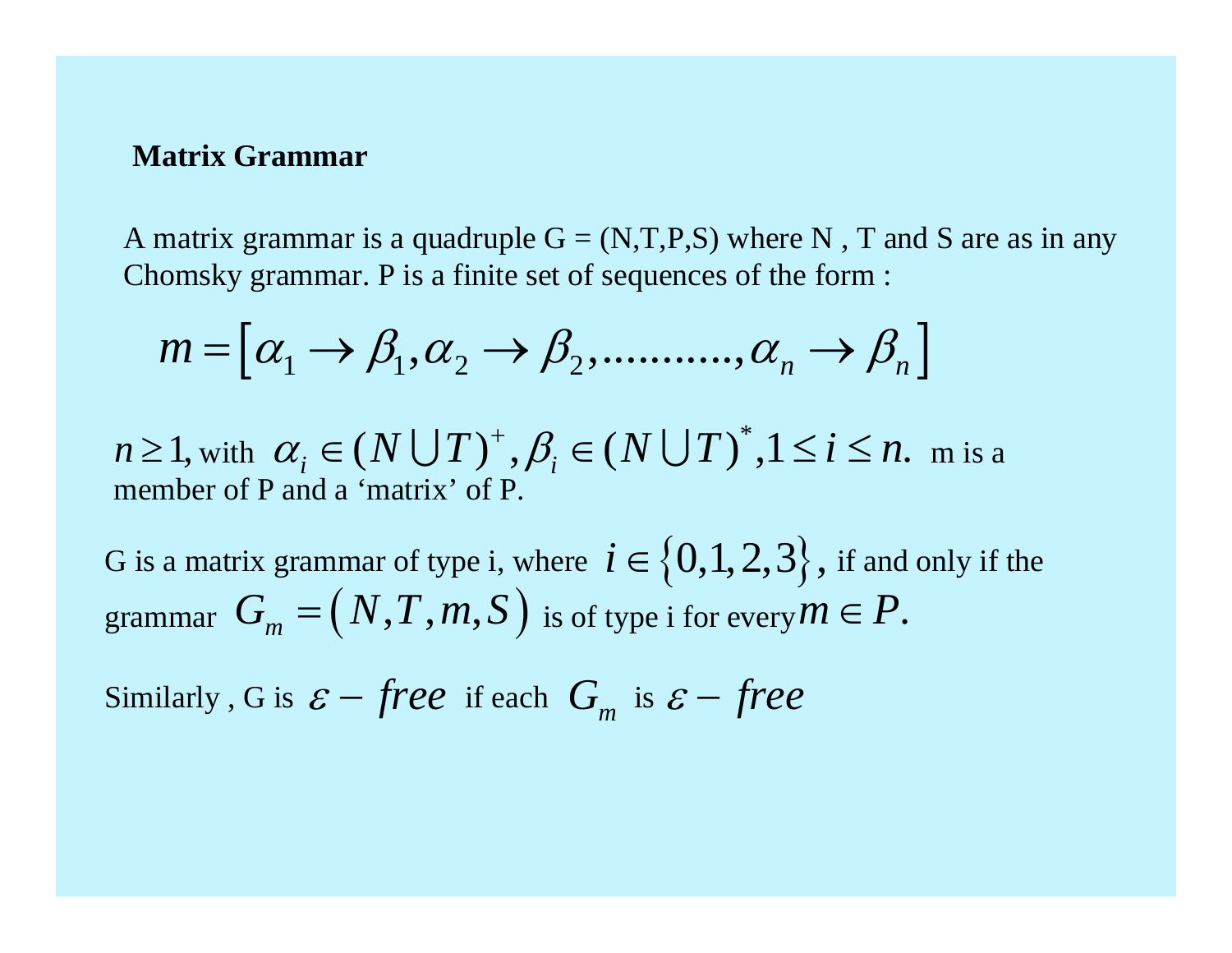#### **Definition** 1

Let  $G = (N, T, P, S)$  be a matrix grammar. For any two strings  $u, v \in (N \cup T)^+$ , we write  $u \Rightarrow v$  (or  $u \Rightarrow v$  if there is no confusion on G ), if and only if there are strings  $u_0, u_1, u_2,..........., u_n$   $\text{ in } \big(N\bigcup T\big)^+$  $\mathbin{\raisebox{.3pt}{:}\!=} \big(N,T,P,S\big)$ and a matrix  $m \in M$  such that  $u = u_0, u_n = v$  and ''' ' ''

$$
u_{i-1} = u_{i-1} x_i u_{i-1}, u_i = u_{i-1} y_i u_{i-1}
$$

for some  $\mathcal{U}_{i-1}, \mathcal{U}_{i-1}$  for all  $0 \leq i \leq n-1$  and ' ''  $u_{i-1}, u_{i-1}$  for all  $0 \leq i \leq n-1$  and  $x_i \rightarrow y_i \in m, 1 \leq i \leq n$ .

Clearly , any direct derivation in a matrix grammar G corresponds to an nstep derivation by  $G_m = (N, T, P, S)$ . That is, the rules in m are used in sequence to reach  $v \implies$  is the reflexive, transitive closure of  $\implies$  and  $\ast$ 

$$
L(G) = \{ w/w \in T^*, S \stackrel{*}{\Rightarrow} w \}
$$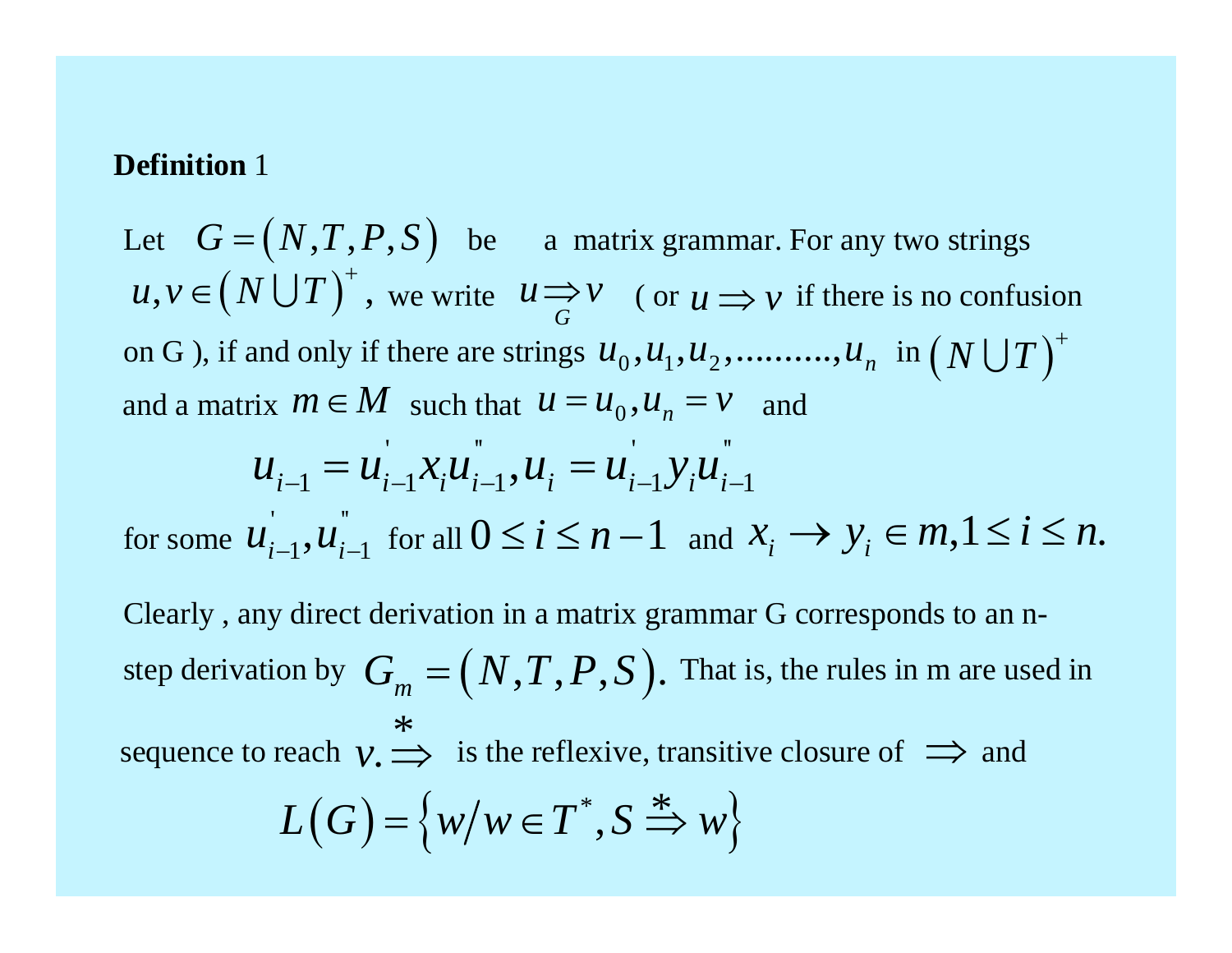#### **Definition 2**

Let  $G = (N, T, P, S)$  be a matrix grammar . Let F be a subset of rules of M. We now use the rules of  $F$  such that, the rules in  $F$  can be passed over if they cannot be applied , whereas the other rules in any matrix  $m \in P$ not in F must be used. That is, for  $\mathbin{\raisebox{.3pt}{:}\!=} \big(N,T,P,S\big)$ 

$$
u, v \in (N \cup T)^+, u \Rightarrow v,
$$

if and only if there are strings  $u_0, u_1, \ldots\ldots\ldots, u_n$  and a matrix  $m \in M$ with rules  $\{r_1, r_2, \ldots, r_n\}$  (say), with  $\emph{r}_{i}$  :

$$
x_i \to y_i \qquad \qquad 1 \le i \le n.
$$

Then, either  $u_{i-1} = u_{i-1}x_iu_{i-1}$ ,  $u_i = u_{i-1}y_iu_{i-1}$  or the rule  $X_i \rightarrow Y_i \in F$ . Then  $u_i = u_{i-1}$ ' '' ''  $u_{i-1} = u_{i-1} x_i u_{i-1}$  $\mathbf{r}$  ''  $1, u_i = u_{i-1} y_i u_{i-1}$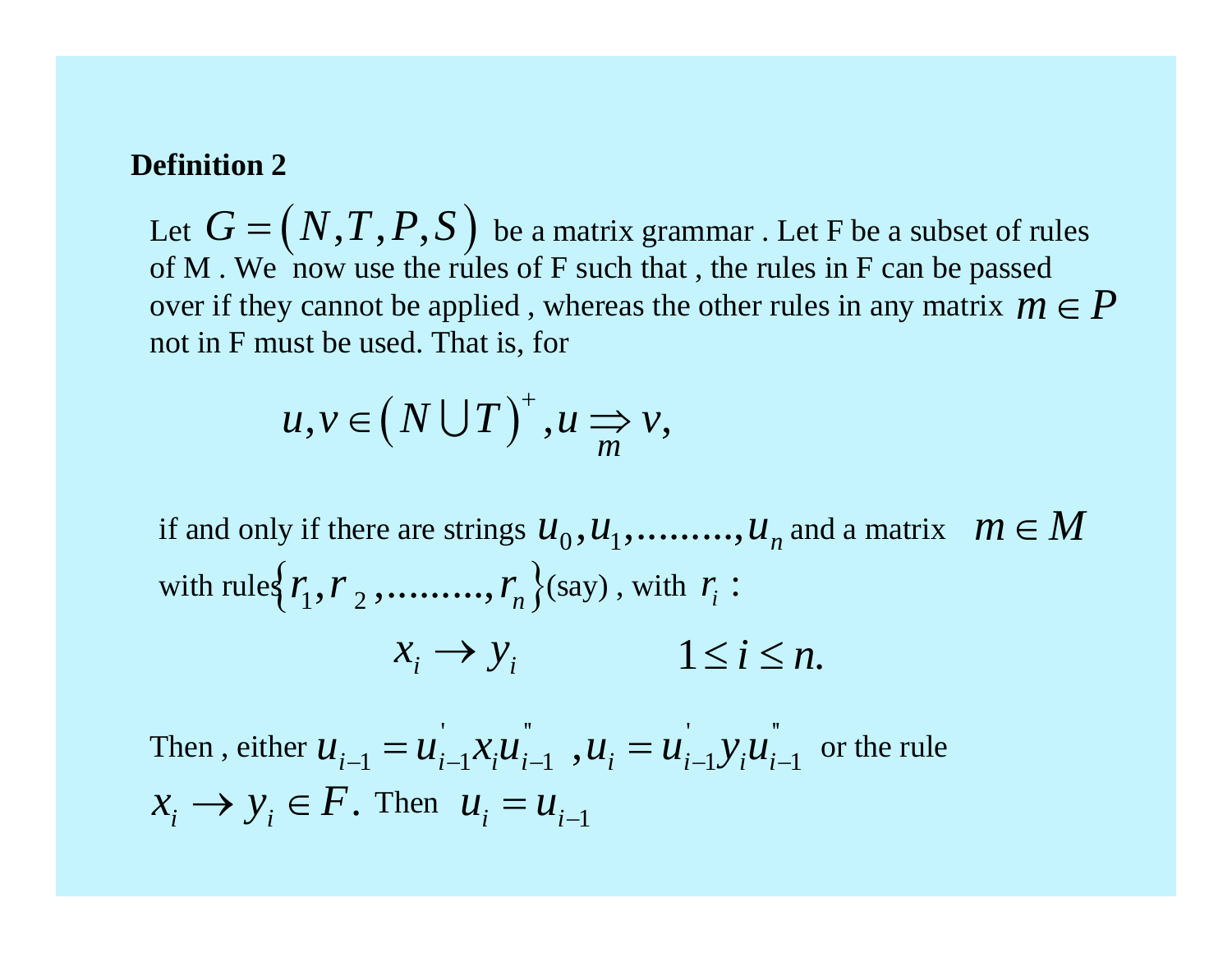This restriction by F on any derivation is denoted as  $\Rightarrow$ , where 'ac' stands for 'appearance checking' derivation mode. Then ,

$$
L(G, F) = \left\{ w / S \xrightarrow[ac]{*} w, w \in T^* \right\}
$$

Let  $\mathcal{M}$  ( $\mathcal{M}_{ac}$ ) denote the family of matrix languages without appearance checking (with appearance checking ) of type 2 without  $M\left(\overline{M}_{ac}\right)$  $\varepsilon$  – *rules*.

Let  $M^{\lambda}\left(M^{\lambda}_{ac}\right)$  denote the family of matrix languages without appearance checking (with appearance checking ) of type 2 with  $\varepsilon$  –  $rules$ .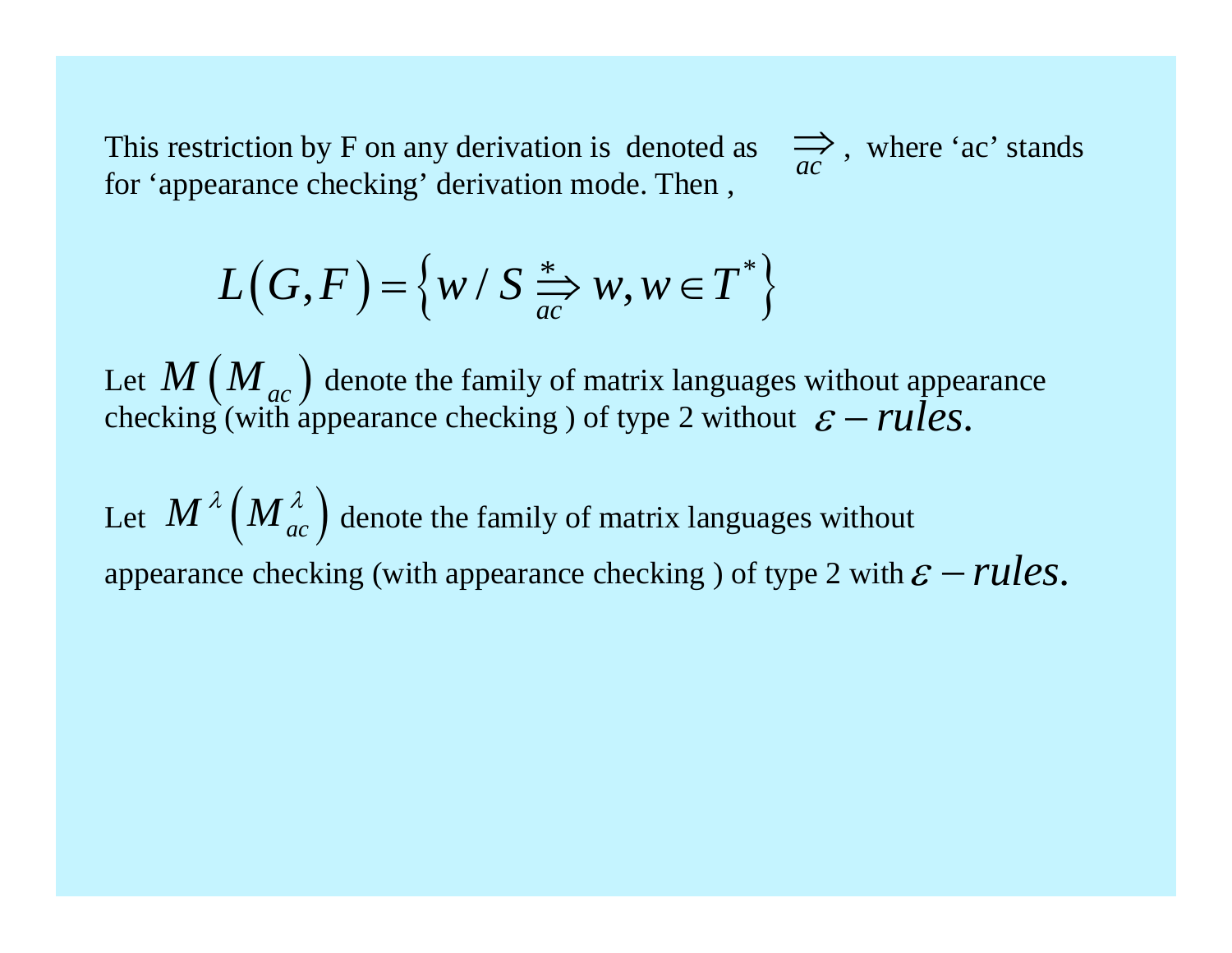Let 
$$
G = (N, T, P, S)
$$
 be a matrix grammar where  
\n $N = \{S, A, B, C, D\}$   
\n $T = \{a, b, c, d\}$   
\n $P = \{P_1, P_2, P_3, P_4\}$ , where  
\n $P_1 : [S \rightarrow ABCD]$   
\n $P_2 : [A \rightarrow aA, B \rightarrow B, C \rightarrow cC, D \rightarrow D]$   
\n $P_3 : [A \rightarrow A, B \rightarrow bB, C \rightarrow C, D \rightarrow dD]$   
\n $P_4 : [A \rightarrow a, B \rightarrow b, C \rightarrow c, D \rightarrow d]$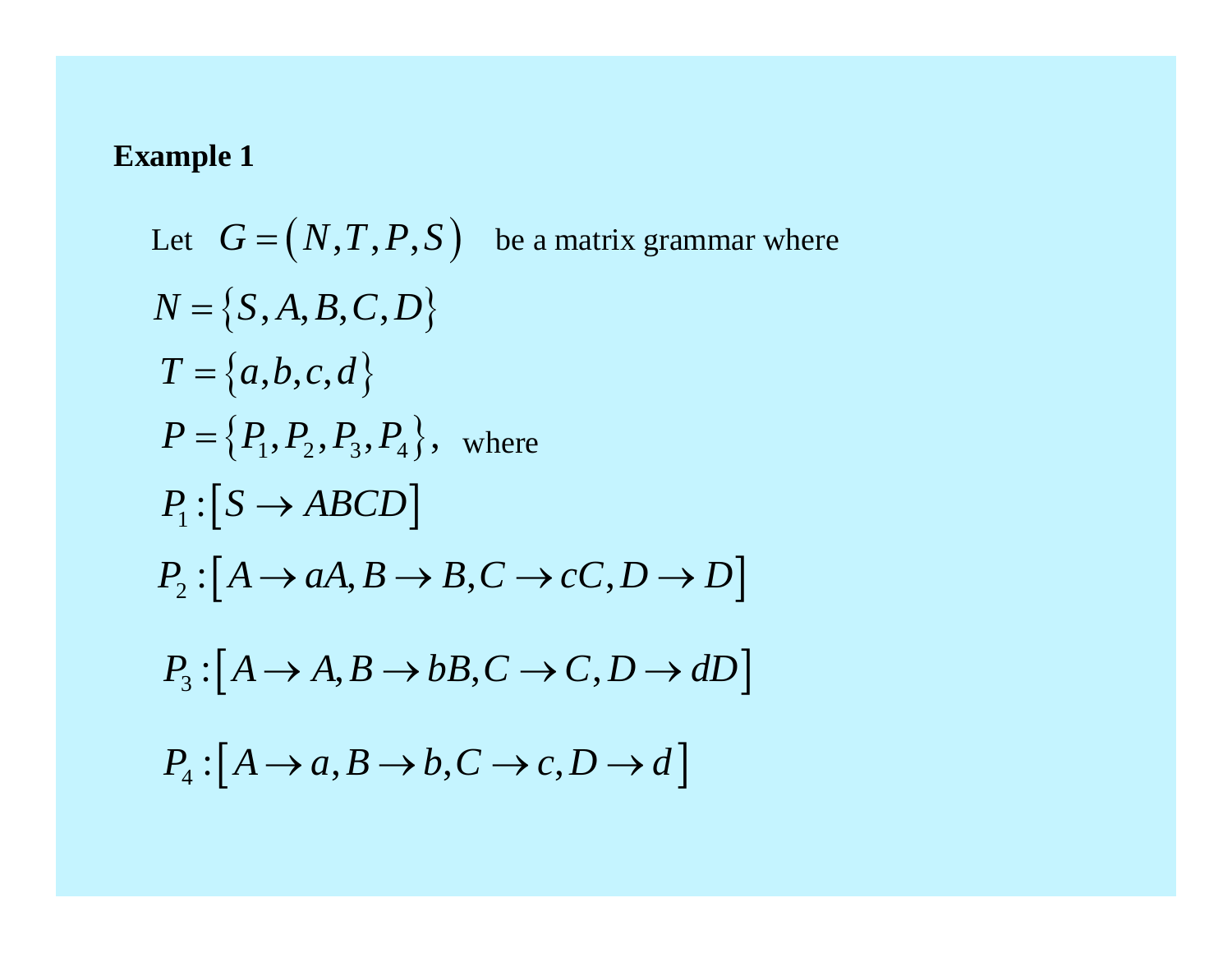Some sample derivations are :

$$
S \Rightarrow ABCD \Rightarrow aABcCD \Rightarrow aabccd
$$
  

$$
S \Rightarrow ABCD \Rightarrow aABCCD \Rightarrow aAbBcCdD \Rightarrow aabbccdd
$$
  

$$
P_1
$$
  

$$
P_2
$$
  

$$
P_3
$$
  

$$
P_4
$$
  

$$
P_5
$$

We can see that the application of matrix  $P_2$  produces an equal number of a's and c's, application of  $P_3$  produces an equal number of b's and d's.  $P_4$ terminates the derivation . Clearly

$$
L(G) = \left\{ a^n b^m c^n d^m \mid n, m \ge 1 \right\}.
$$

The rules in each matrix are context free , but the language generated is context-sensitive and not context-free.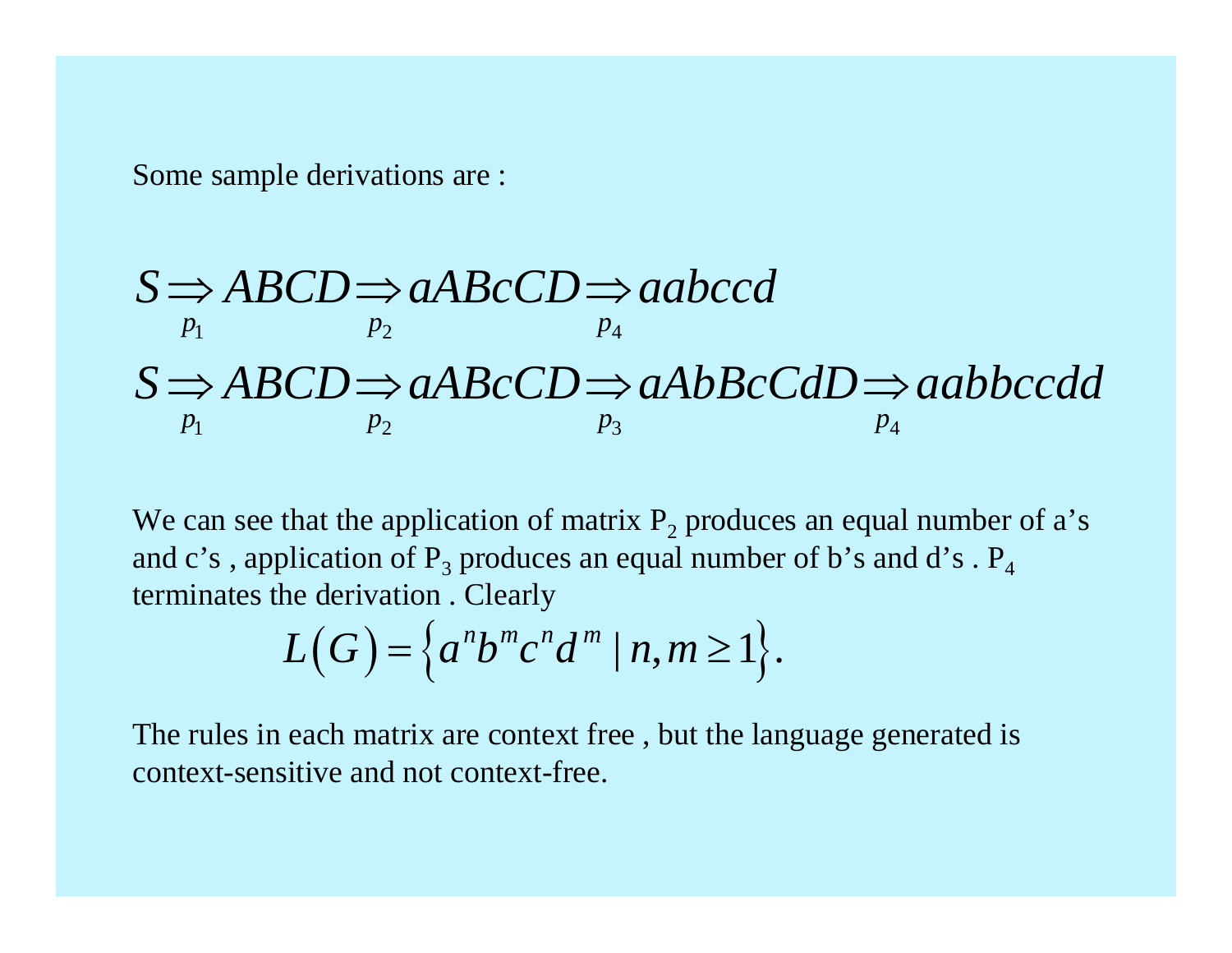Let  $G = (N, T, P, S)$  be a matrix grammar with  $N = \big\{S, A, B, C,\big\}$  $T = \{a, b\}$  $=$   $\{a,b\}$  $P = \{P_1, P_2, P_3, P_4, P_5\}$ , where  $P_1$ :  $[S \rightarrow ABC]$  $P_2: [A \rightarrow aA, B \rightarrow aB, C \rightarrow aC]$  $P_3: [A \rightarrow bA, B \rightarrow bB, C \rightarrow bC]$  $P_4: [A \rightarrow a, B \rightarrow a, C \rightarrow a]$  $P_5: [A \rightarrow b, B \rightarrow b, C \rightarrow b]$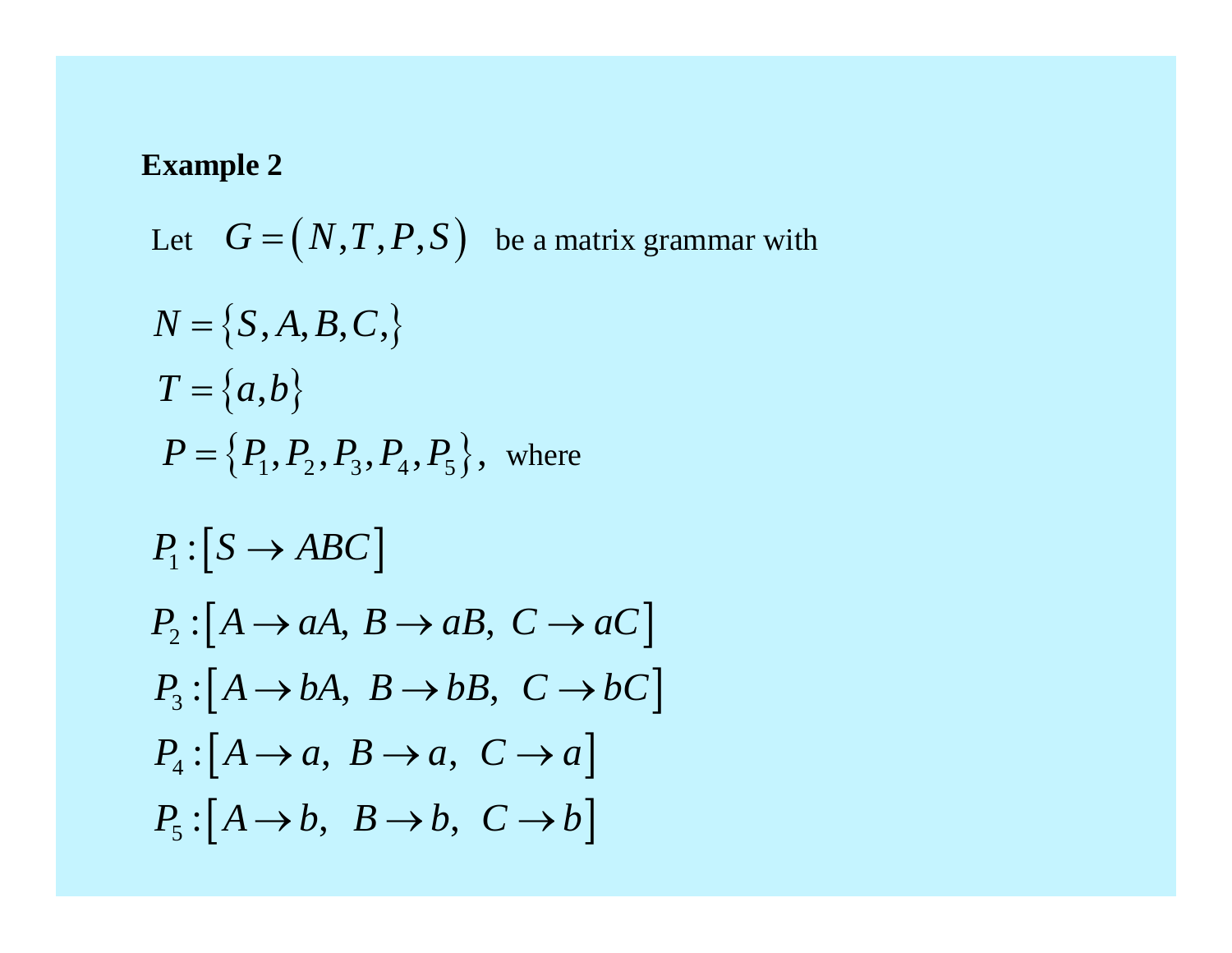Some sample derivations are :

$$
S \implies ABC \implies aAaBaC \implies abAabBabC \implies abaabaaba
$$
  
\n
$$
S \implies ABC \implies bAbbBbc \implies baAbaBbaC \implies babbabbab
$$
  
\n
$$
P_1
$$
  
\n
$$
P_2
$$
  
\n
$$
P_3
$$
  
\n
$$
P_4
$$
  
\n
$$
P_5
$$
  
\n
$$
P_5
$$

# clearly

$$
L(G) = \left\{ www \mid w \in \left\{ a,b \right\}^+ \right\}.
$$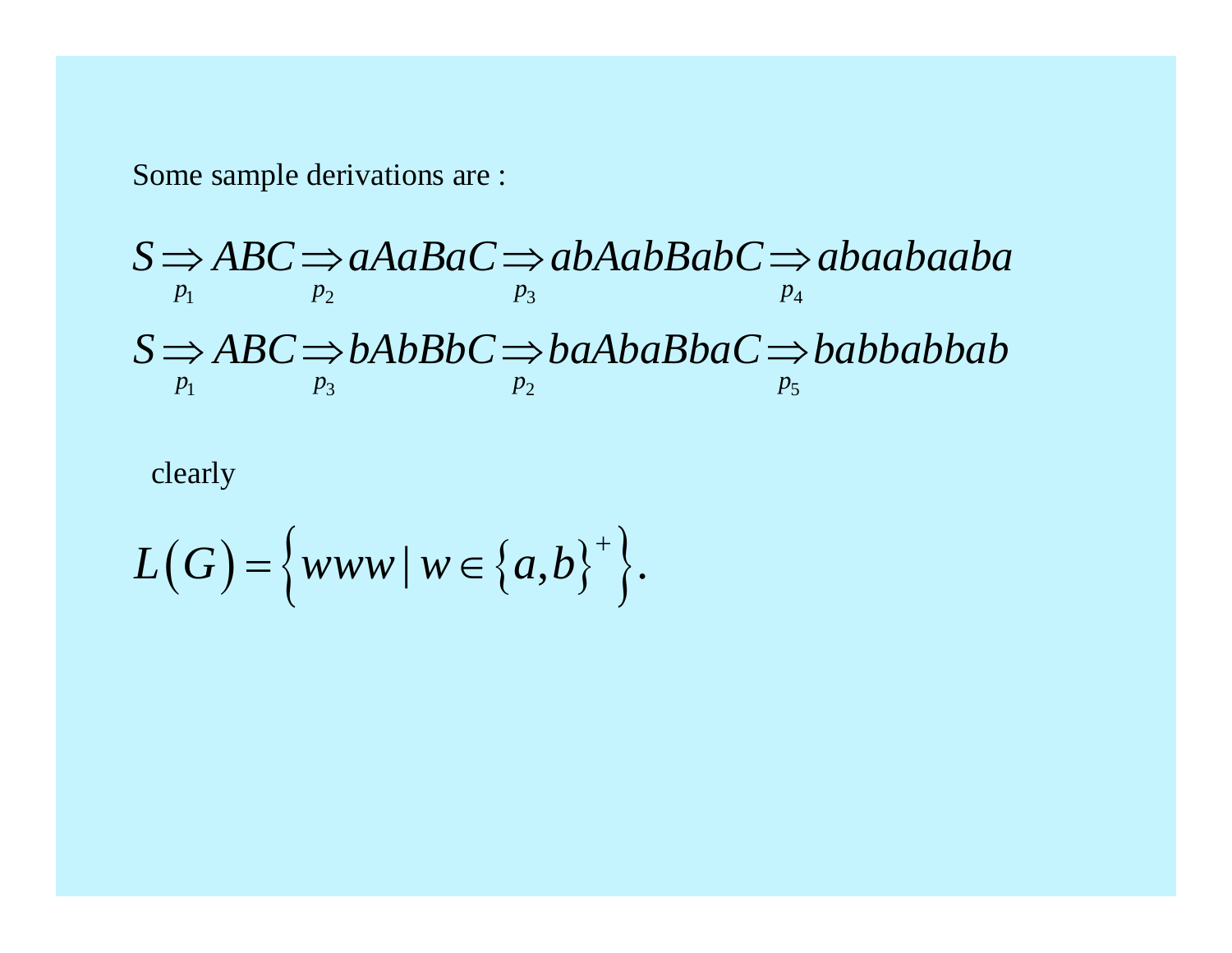#### **Programmed Grammar**

A Programmed Grammar is a 4-tuple  $\, G = (N, T, P, S \,)$  where N, T and S are as in any Chomsky grammar . Let r be a collection of re-writing rules over  $N \bigcup T$  , lab (R) being the labels of R .  $\sigma$  and  $\varphi$  are mappings from  $lab(R)$  to  $2^{lab(R)}$  $\mathbin{\raisebox{.3pt}{:}\!=} \big(N,T,P,S\big)$ 

$$
P = \{(r, \sigma(r), \varphi(r)) \mid r \in R\}
$$

Here, G is said to be type i, or  $\varepsilon$  - free if the rules in R are all type i, where  $i = 0, 1, 2, 3$  or  $\varepsilon - \text{free}$ , respectively.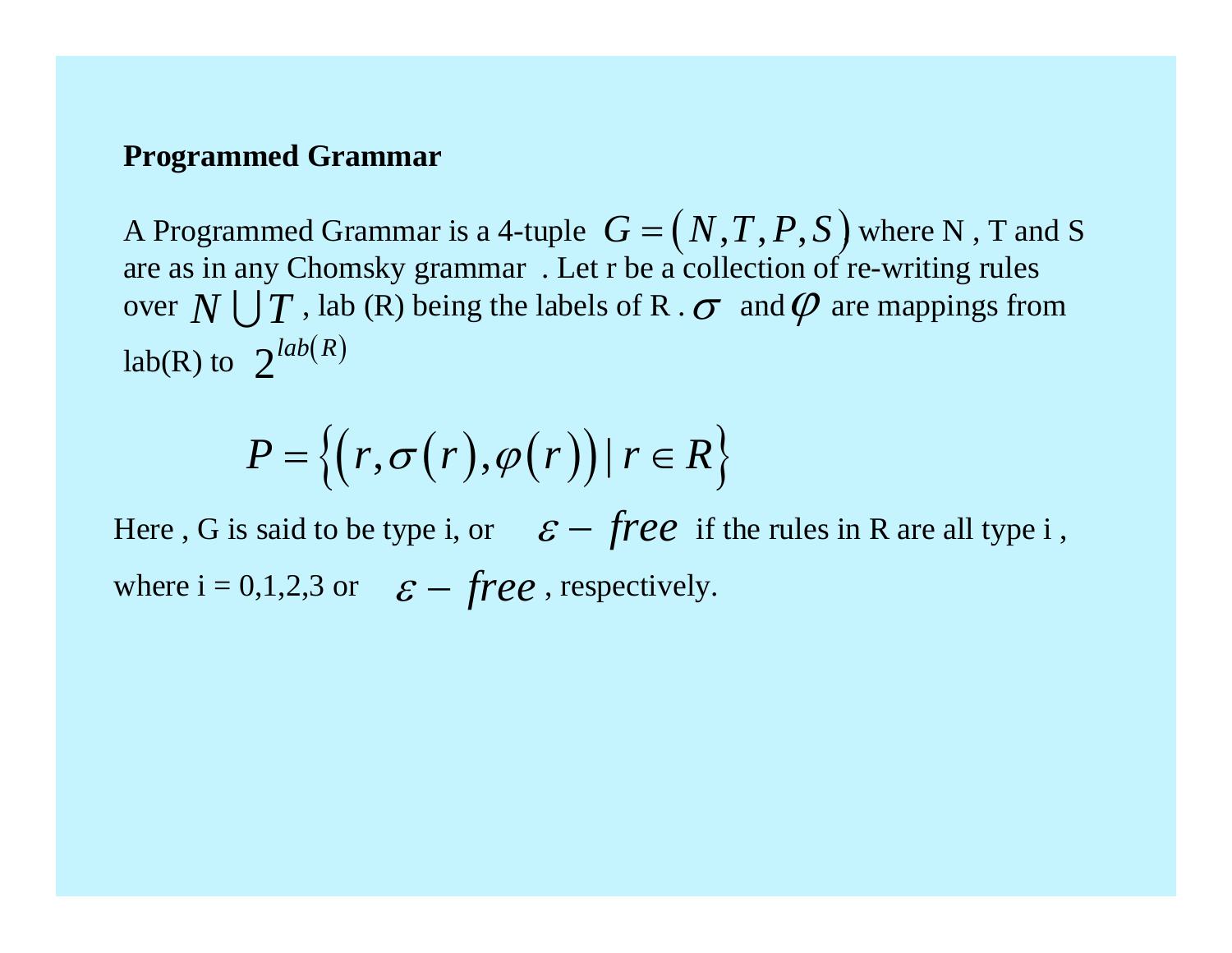### **Definition 3**

For any x, y over  $(N \bigcup T)^*$  , we define derivation as below : (i)  $(u, r_1) \Rightarrow (v, r_2)$  if and only if  $u = u_1 x u_2, v = u_1 y u_2$  for  $u_1, u_2$ are over  $N \cup T$  and  $(r_1 : x \rightarrow y, \sigma(r_1), \varphi(r_1)) \in P$  and  $r_2 \in \sigma(r_1)$  and  $\sigma(r_{_{\!1}})$ (ii)  $(u, r_1) \Rightarrow (v, r_2)$  if and only if  $(u, r_1) \Rightarrow (v, r_2)$  holds, or else u=v if  $r_1: (x \rightarrow y, \sigma(r_1), \varphi(r_1))$  is not applicable to u, i.e., x is not a sub word of u and  $r_2 \in \varphi(r_1)$ . Thus,  $\overrightarrow{ac}$  only depends on  $\varphi$ 

Here,  $\sigma(r)$  is called the success field as the rule with label r is used in the derivation step  $\varphi(r)$  Is called the failure field as the rule with label r cannot be applied and we move on to a rule with label in  $\sigma(r)$  $\varphi\big($ *r*  $\varphi\big($ *r* .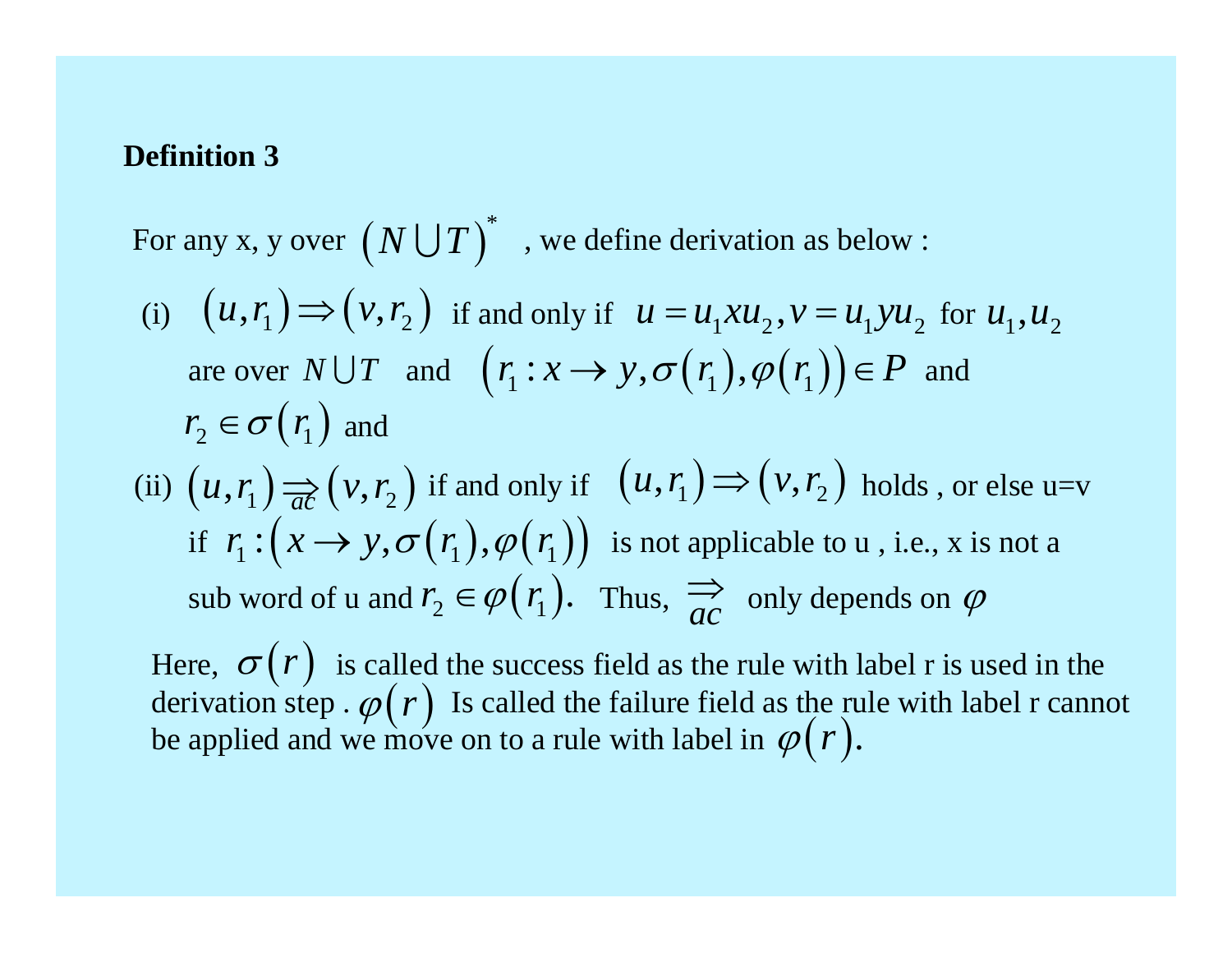$\Rightarrow$ ,  $\Rightarrow$  are the reflexive and transitive closures of  $\Rightarrow$  and  $\Rightarrow$ , respectively. *acac*

The language generated is defined as follows :

\*

\*

$$
L(G, \sigma) = \left\{ w \mid w \in T^*, (S_1, r_1) \stackrel{*}{\Rightarrow} (w, r_2) \text{ for some } r_1, r_2 \in lab(P) \right\}
$$
  

$$
L(G, \sigma, \varphi) = \left\{ w \mid w \in T^*, (S_1, r_1) \stackrel{*}{\underset{ac}{\Longrightarrow}} (w, r_2) \text{ for some } r_1, r_2 \in lab(P) \right\}
$$

Let  $P(P_{ac})$  denote the family of programmed languages without (with) appearance checking of type 2 without  $\varepsilon$  – *rules*.  $P\!\left(\mathit{P}_{\mathit{ac}}\right)$ *rules*

Let  $P^{\prime\prime}(P^{\prime\prime}_{ac})$  denote the family of programmed languages without (with) appearance checking of type 2 with  $\varepsilon$  – *rules*.  $P^{\lambda}\left(P_{ac}^{\lambda}\right)$ *rules*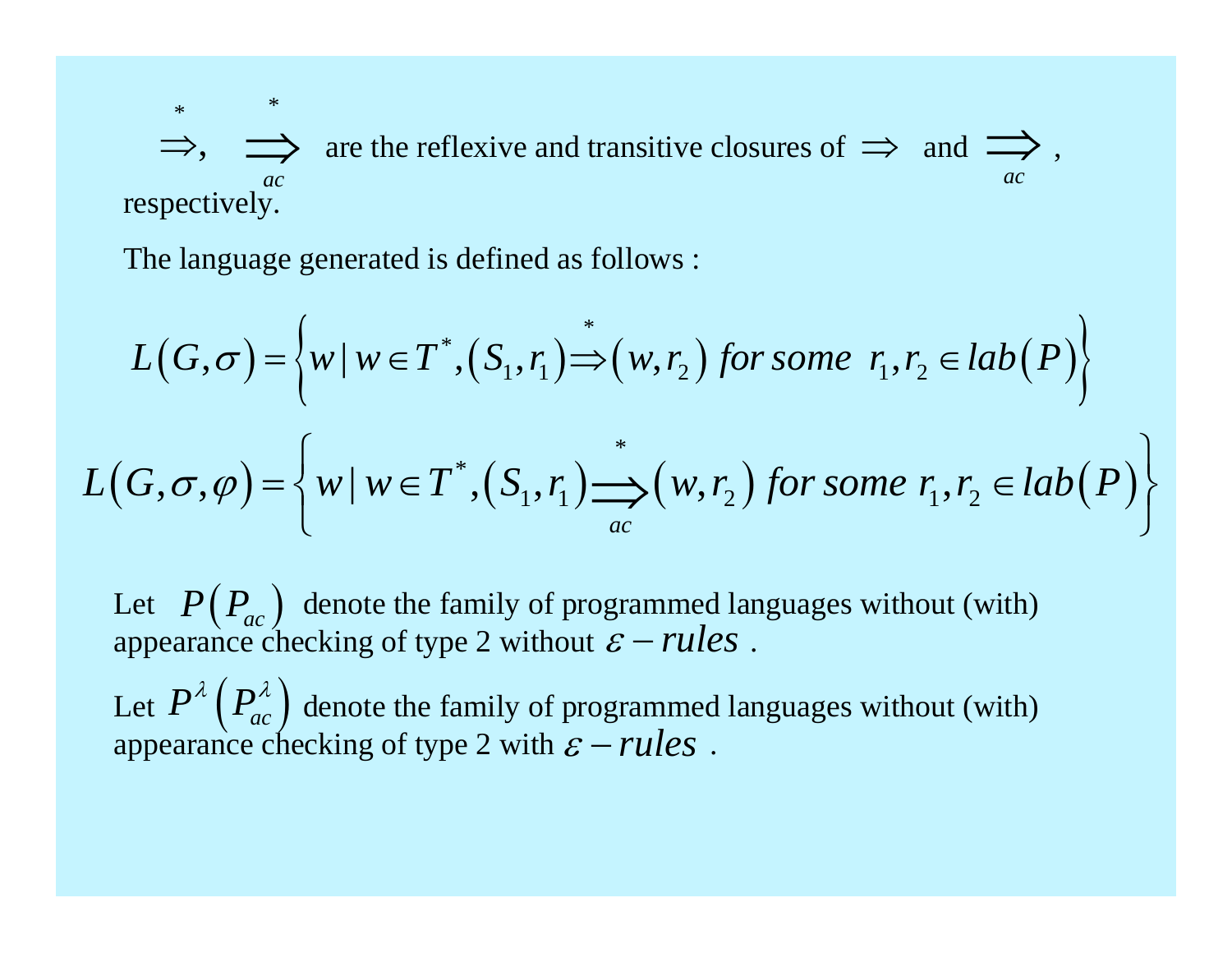Let 
$$
G = (N, T, P, S)
$$
 be a programmed grammar with  
\n $N = \{S, A, B, C, D\}$   
\n $T = \{a, b, c, d\}$   
\n $P$ :

|                |                          | $\sigma(r)$    | $\varphi(r)$        |
|----------------|--------------------------|----------------|---------------------|
| 1 <sub>1</sub> | $S \longrightarrow ABCD$ | 2,3,6          | $\phi$              |
| 2.             | $A \longrightarrow aA$   | $\overline{4}$ | $\phi$              |
| 3.             | $B \longrightarrow bB$   | 5              | $\phi$              |
| 4.             | $C \longrightarrow cC$   | 2,3,6          | $\boldsymbol{\phi}$ |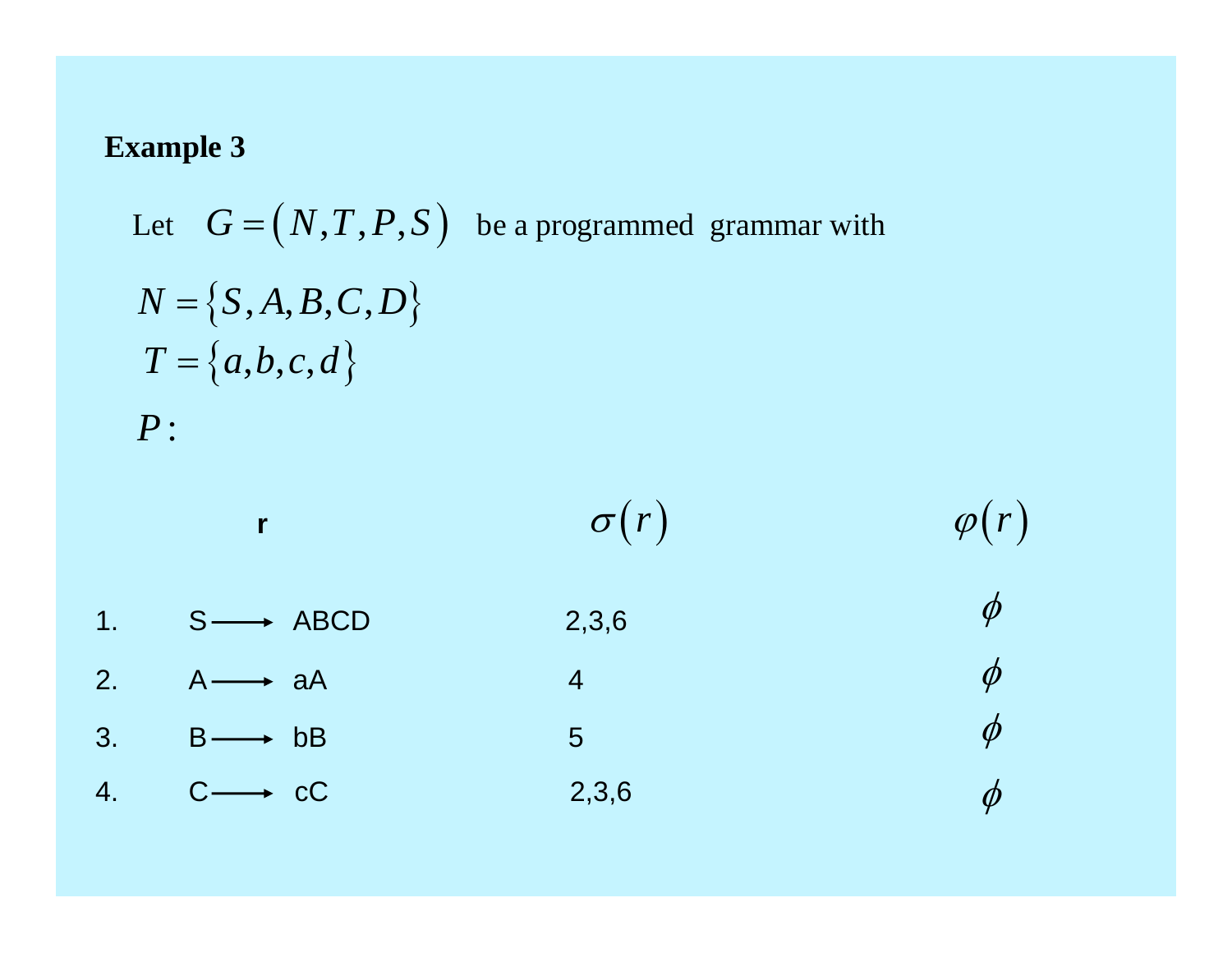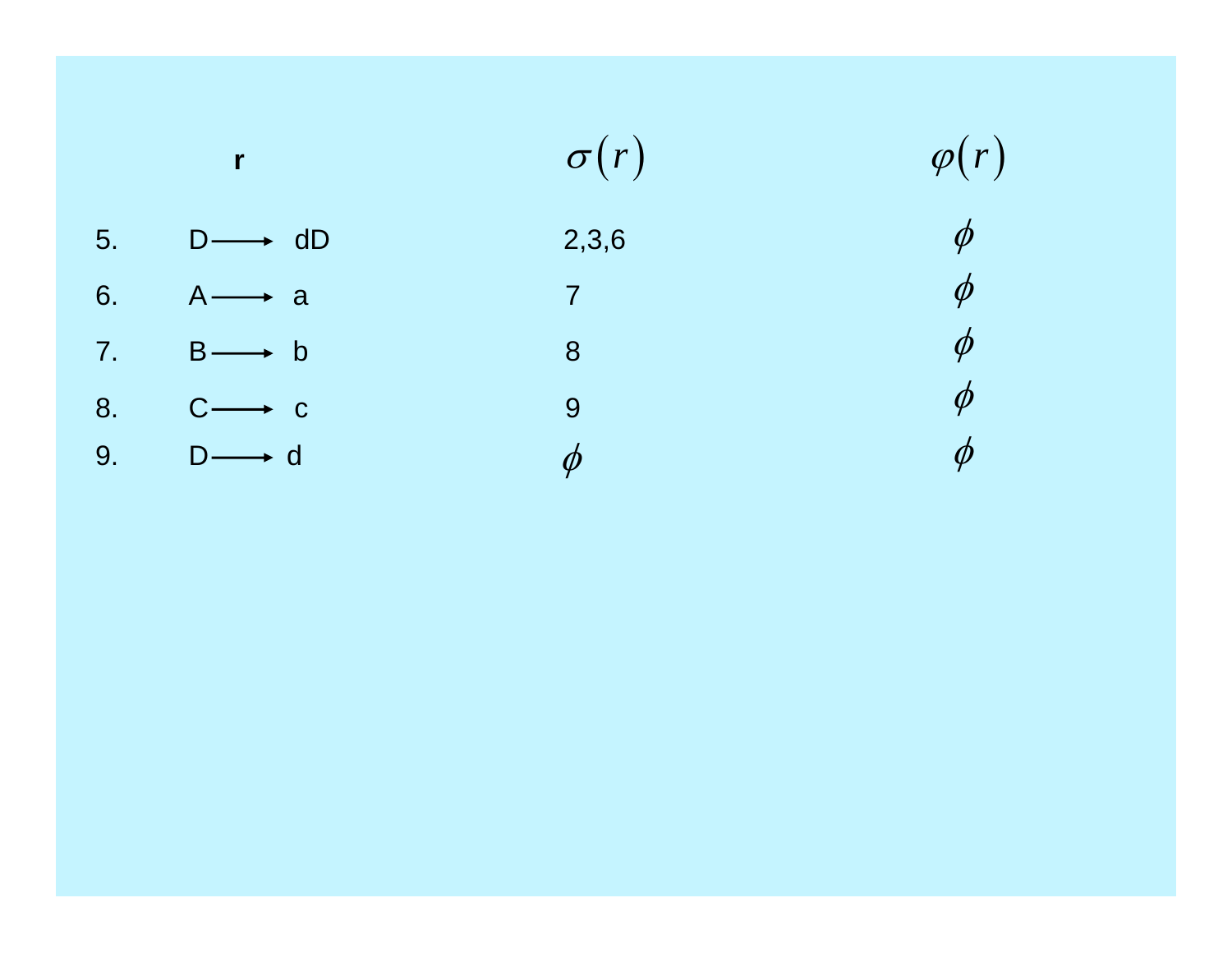Let 
$$
lab(F) = \{1, 2, 3, 4, 5, 6, 7, 8, 9\}.
$$

Some sample derivations are

$$
S \Rightarrow ABCD \Rightarrow aBCD \Rightarrow abCD \Rightarrow abcD \Rightarrow abcd
$$

$$
S \Rightarrow ABCD \Rightarrow aABCD \Rightarrow aABcCD \Rightarrow aabcCD
$$
  

$$
\Rightarrow aabcCD \Rightarrow aabcCD \Rightarrow aabccd
$$
  

$$
\Rightarrow aabcCD \Rightarrow aabcCD \Rightarrow aabccd
$$

$$
L(G) = \left\{ a^n b^m c^n d^m \mid n, m \ge 1 \right\}
$$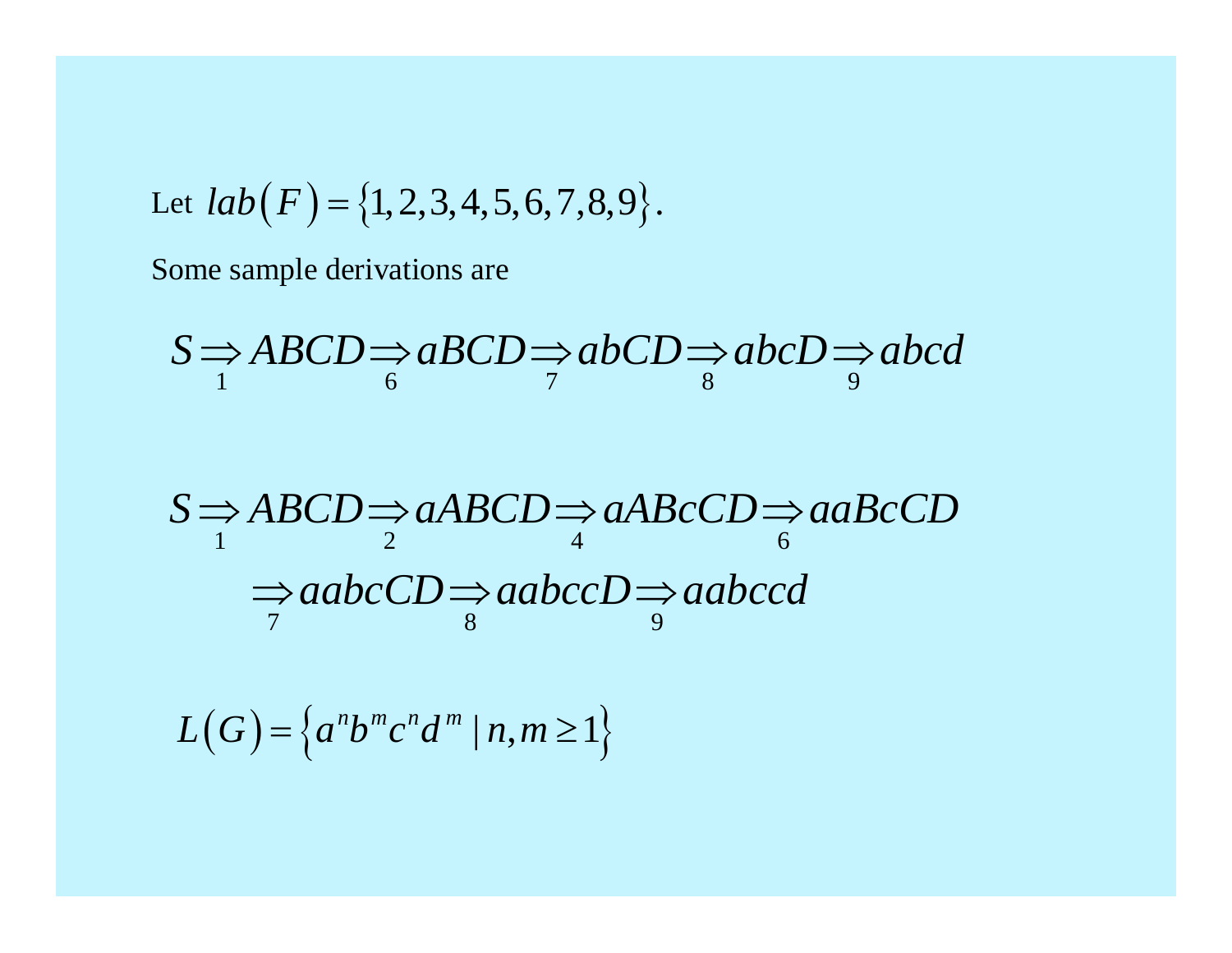Let 
$$
G = (N, T, P, S)
$$
 be a programmed grammar with  
\n $N = \{S, A, B, C\}$   
\n $T = \{a,b\}$   
\n $P:$   
\n $\sigma$   
\n1.  $S \longrightarrow ABC$   
\n $A \longrightarrow aA$   
\n $\sigma$   
\n2.  $\rho \longrightarrow A$   
\n3.  $B \longrightarrow aB$   
\n4.  $C \longrightarrow AC$   
\n2. 5,8,11  
\n $\phi$   
\n2. 6,8,11  
\n $\phi$   
\n2. 6,8,11  
\n $\phi$   
\n2. 6,8,11  
\n $\phi$   
\n2. 6,8,11  
\n $\phi$   
\n2. 6,8,11  
\n $\phi$   
\n2. 6,8,11  
\n $\phi$   
\n2. 6,8,11  
\n $\phi$   
\n2. 6,8,11  
\n $\phi$   
\n2. 6,8,11  
\n $\phi$   
\n2. 6,8,11  
\n $\phi$   
\n2. 6,8,11  
\n $\phi$   
\n2. 6,8,11  
\n $\phi$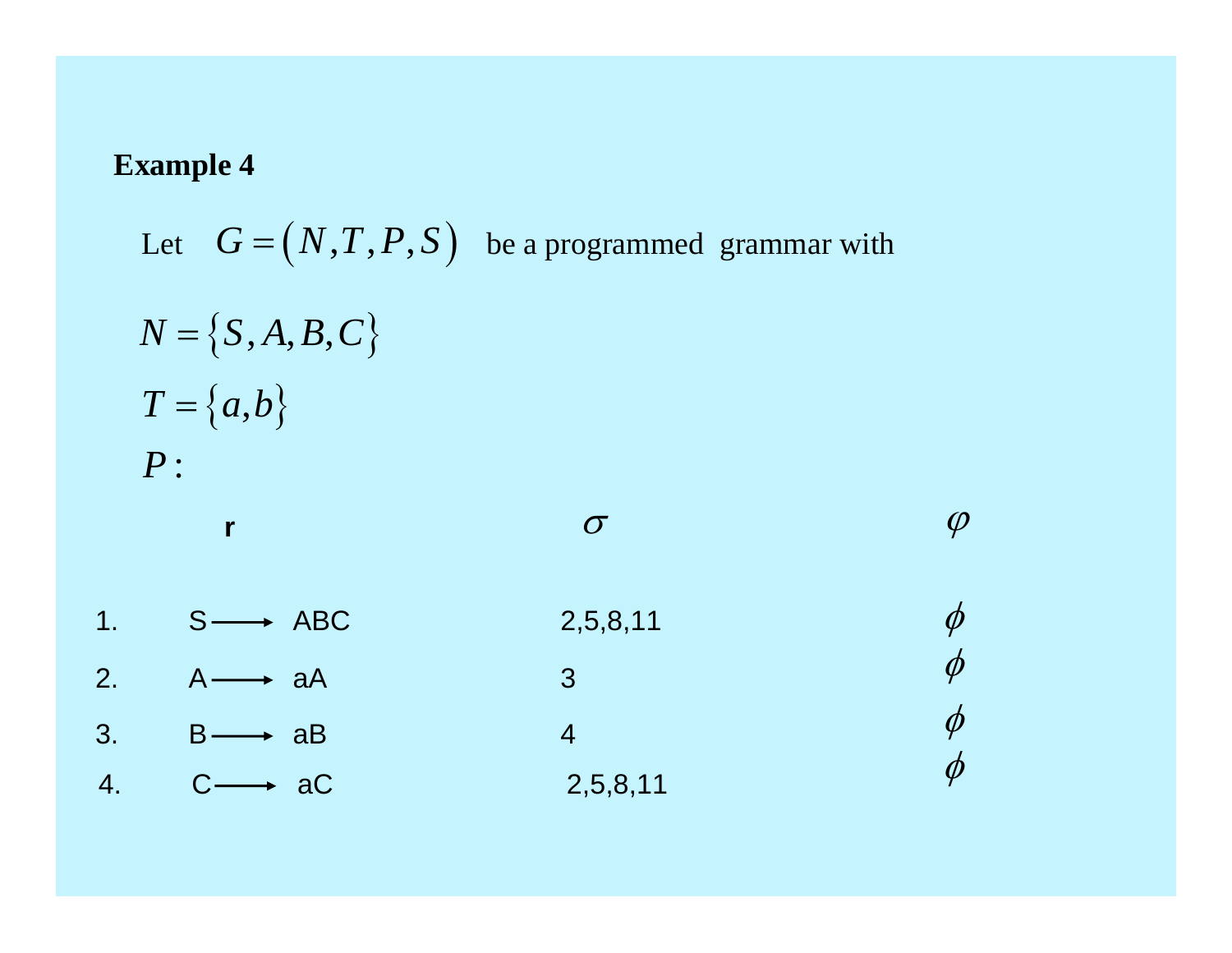|     | $\mathbf{r}$                       | $\sigma$       | $\varphi$           |
|-----|------------------------------------|----------------|---------------------|
| 5.  | $A \longrightarrow ba$             | 6              | $\phi$              |
| 6.  | $B \longrightarrow bB$             | $\overline{7}$ | $\boldsymbol{\phi}$ |
| 7.  | $C \longrightarrow cB$             | 2,5,8,11       | $\phi$              |
| 8.  | $A \longrightarrow$<br>a           | 9              | $\phi$              |
| 9.  | $B \longrightarrow$<br><b>a</b>    | 10             | $\boldsymbol{\phi}$ |
| 10. | $C$ -<br>a<br>$\longrightarrow$    | $\phi$         | $\boldsymbol{\phi}$ |
| 11. | b b<br>$A \rightarrow$             | 12             | $\phi$              |
| 12. | $B \longrightarrow$<br>$\mathsf b$ | 13             | $\phi$              |
| 13. | $\mathsf b$                        | $\phi$         | $\boldsymbol{\phi}$ |

$$
L(G) = \Big\{ www \mid w \in \big\{a,b\big\}^+\Big\}.
$$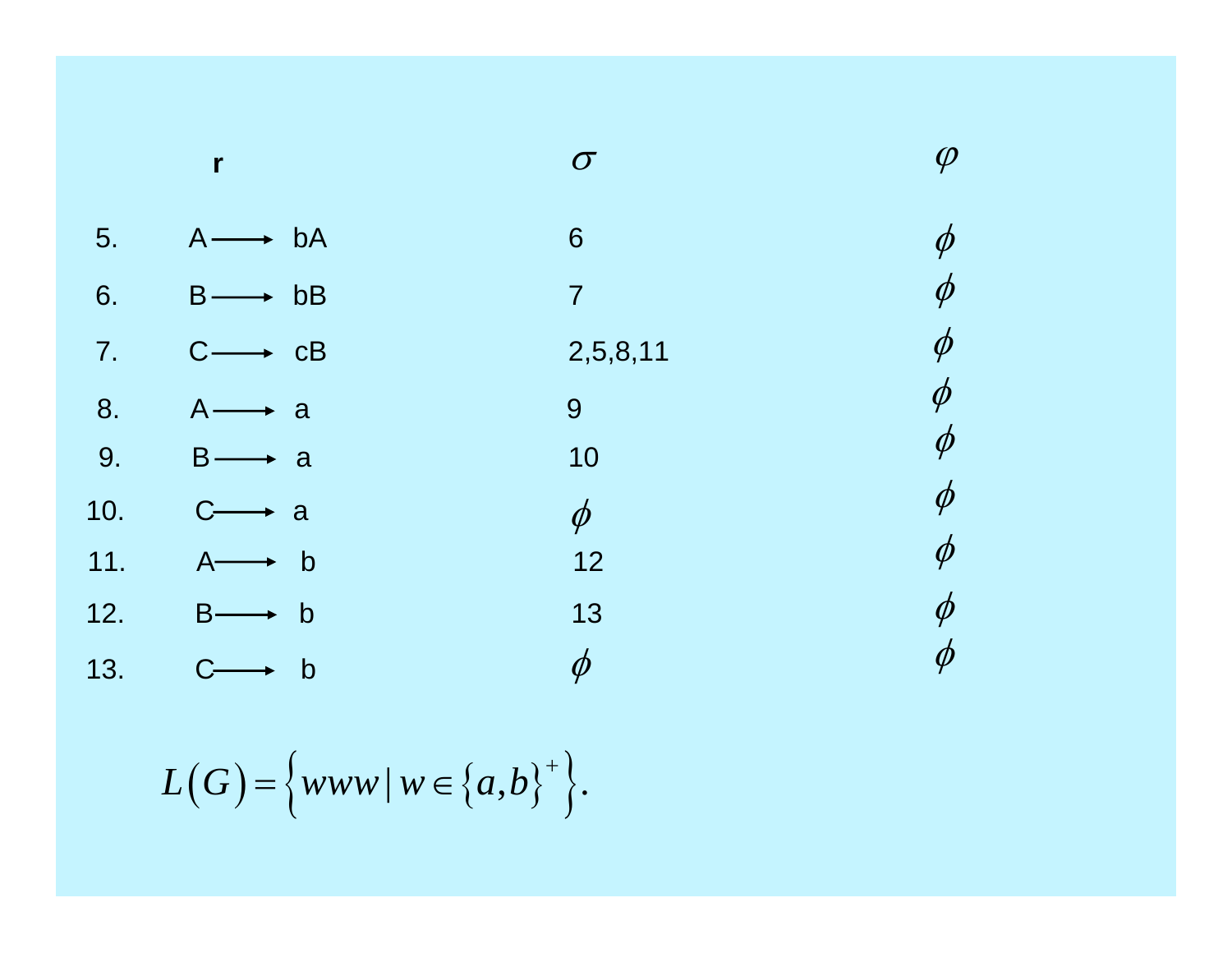# **Random Context grammar**

A Random context grammar has two sets of nonterminals X , Y where the set X is called the permitting context and Y is called the forbidding context of a rule  $x \rightarrow y$ .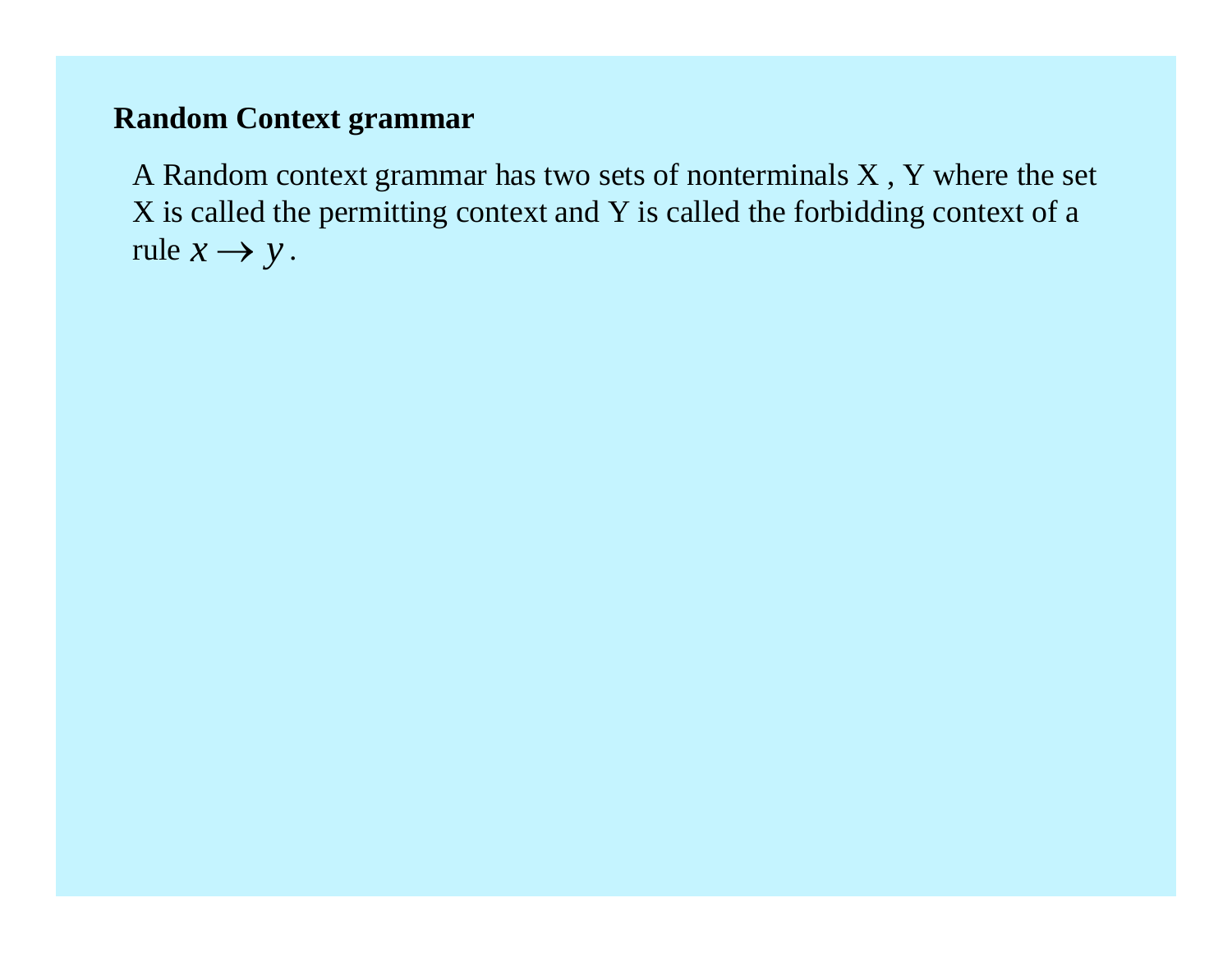#### **Definition 4**

 $G = (N, T, P, S)$  is a random context grammar where N,T and S are as in any Chomsky grammar , where  $\mathbin{\raisebox{.3pt}{:}\!=} \big(N,T,P,S\big)$ 

$$
p = \{(x \rightarrow y, X, Y) | x \rightarrow y \text{ is a rule over } N \cup T, X, Y \text{ are subsets of } N \}
$$

We say  $u \Rightarrow v$  if and only if  $u = u xu$ ,  $v = u yu$  for  $u$ ,  $u$  over such that all symbols X appear in and appears in and no symbol of Y appears in  $u^{\prime}, u^{\prime}$ .  $\Rightarrow$  is the reflexive transitive closure of  $\Rightarrow$  . *G*  $u \Longrightarrow v$  $u = u^{'}xu^{''}, v = u^{'}yu^{''}$  $u^{\dagger}, u^{\dagger}$  over  $N \cup T$  $\boldsymbol{u}^{'}$   $\boldsymbol{u}^{''}$  $(x \rightarrow y, X, Y)$ 

$$
L(G) = \bigg\{ w : S \longrightarrow w, w \in T^* \bigg\}.
$$

As before, L is of type i, whenever G with rules  $x \rightarrow y$  in P are of type i,  $i=0,1,2,3$ , respectively.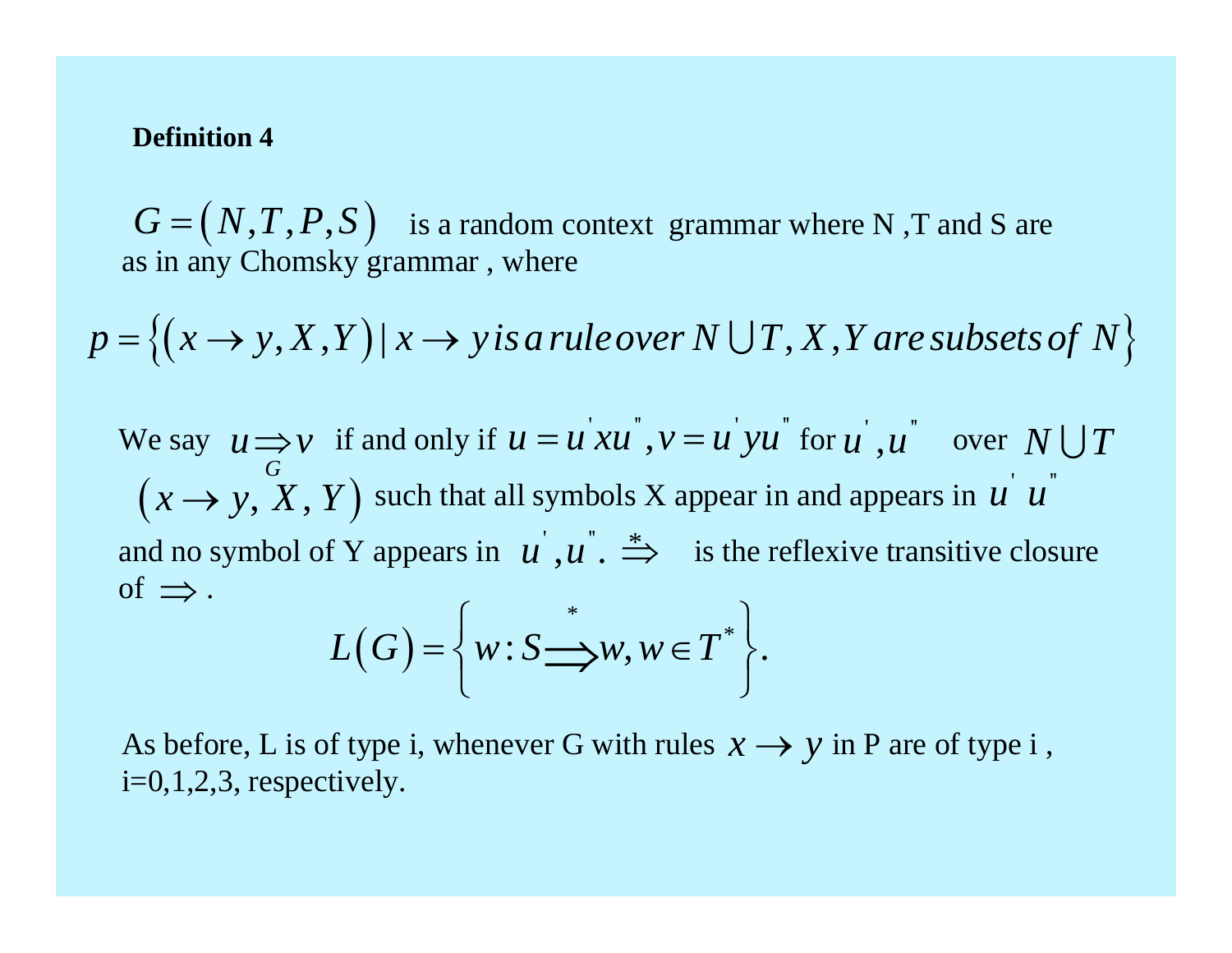Consider the random context grammar  $G = (N, T, P, S)$  where  $N$  =  $\left\{ S, A, B, C \right\}$  $T = \{a$  $=\{a\}$  $(S \rightarrow AA, \phi, \{B, D\}), \big(A \rightarrow B, \phi, \{S, D\}\big)$  $\Big(B\longrightarrow S, \phi, \big\{A,D\big\}\Big), \Big(A\longrightarrow D, \phi, \big\{S,B\big\}\Big)$  $(D \rightarrow a, \phi, \{S, A, B\})$ ,, , , ,, , ,  $, \varphi, \mu, \mu, \nu$  ,  $\mu, \mu, \tau, \nu, \nu, \varphi, \mu, \nu, \nu, \nu, \nu, \tau$  $, \gamma$ , , , , , , , , , , , , ,  $S \rightarrow AA, \phi, \{B, D\}$ ,  $(A \rightarrow B, \phi, \{S, D\})$  $p = \{ (B \rightarrow S, \phi, \{A, D\}) , (A \rightarrow D, \phi, \{S, B\}) \}$  $D \rightarrow a, \phi, \{S, A, B\}$  $\phi, \langle B, D \rangle$ ,  $(A \rightarrow B, \phi,$  $\phi, \langle A, D \rangle$ ,  $(A \rightarrow D, \phi,$  $=\begin{cases} (S\rightarrow AA, \phi, \{B,D\}), (A\rightarrow B, \phi, \{S,D\}), \\ (B\rightarrow S, \phi, \{A,D\}), (A\rightarrow D, \phi, \{S,B\}), \\ (D\rightarrow a, \phi, \{S,A,B\}), \end{cases}$ 

Some sample derivations are

 $S \Rightarrow AA \Rightarrow DA \Rightarrow DD \Rightarrow aD \Rightarrow aa$  $\Rightarrow$  AAS  $\Rightarrow$  AAAA $\Rightarrow$  a<sup>4</sup>  $S \Rightarrow AA \Rightarrow BA \Rightarrow BB \Rightarrow SB \Rightarrow SS$  $L(G) = \left\{ a^{2^n} \mid n \geq 1 \right\}.$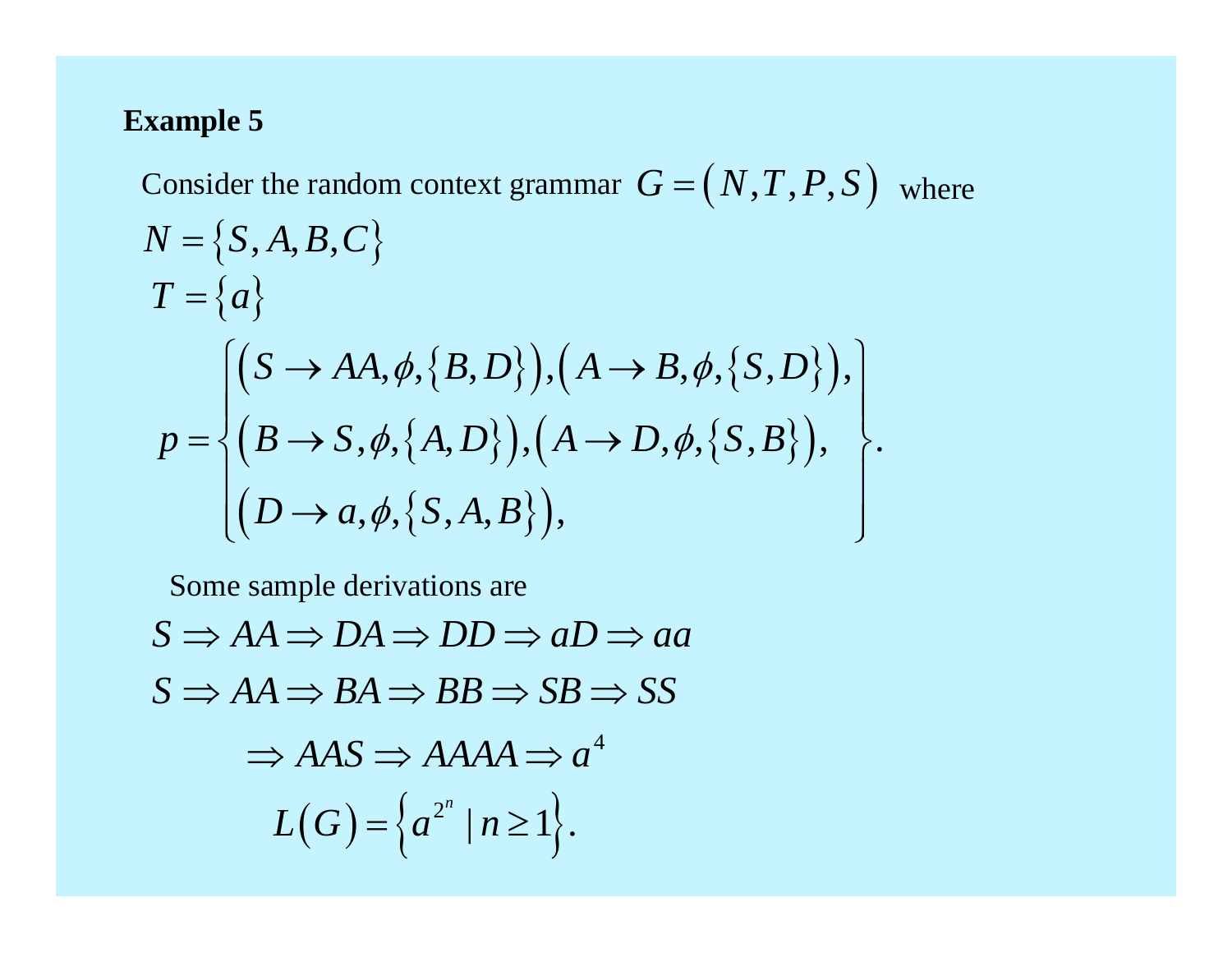# **Time varying Grammar**

Given a grammar G , one can think of applying a set of rules only for a particular period . That is, the entire set of P is not available at any step of a derivation . Only a subset of P is available at any time 't' or at any i-th step of a derivation.

## **Definition 5**

A time-varying grammar of type i,  $0 \le i \le 3$ , is an ordered pair  $(G, \phi)$ where  $G = (N, T, P, S)$  is a type i grammar, and  $\phi$  is a mapping of the set of natural numbers into the set of subsets of P . holds if and only if:  $G = (N, T, P, S)$  $=(N, T, P, S)$  is a type i grammar, and  $\phi$  is a mapping of atural numbers into the set of subsets of P.  $(u, i) \Rightarrow (v, j)$ 

1.  $j = i + 1$  and

2. There are words  $u_1, u_2, x, y$  over  $N \cup T$  such that  $u = u_1 x u_2$ ,  $v = u_1 y u_2$  and  $x \to y$  is a rule over  $N \cup T$  in  $\varphi(i)$ .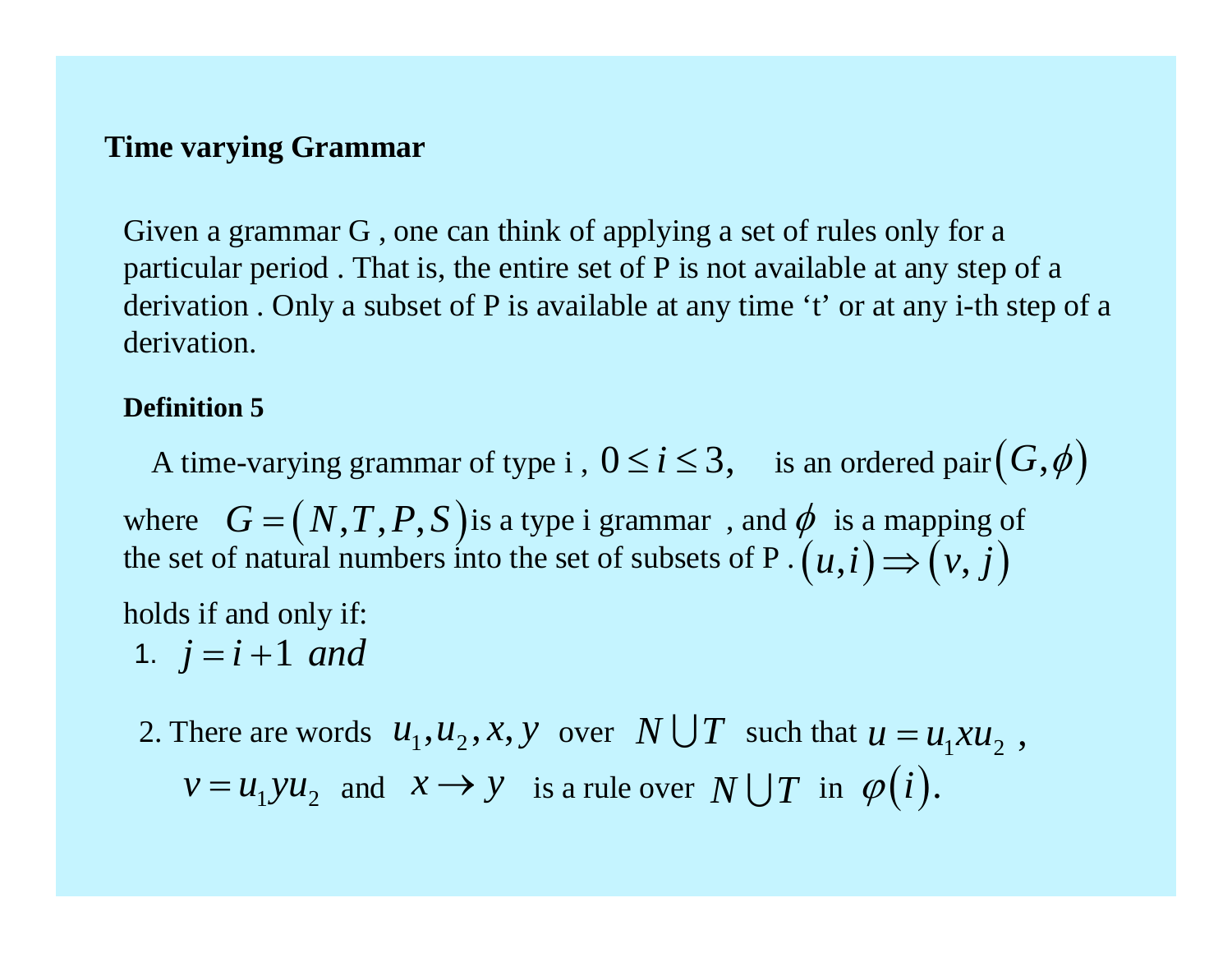be the reflexive, transitive closure of  $\implies$  and

$$
L(G,\phi) = \{w | (S,1) \stackrel{*}{\Rightarrow} (w,j)\} \text{ for some } j \in N, w \in T^*
$$

A language L is time varying of type i if and only if for some time varying grammar  $(G, \phi)$  is of type i with  $L = L(G, \phi)$ .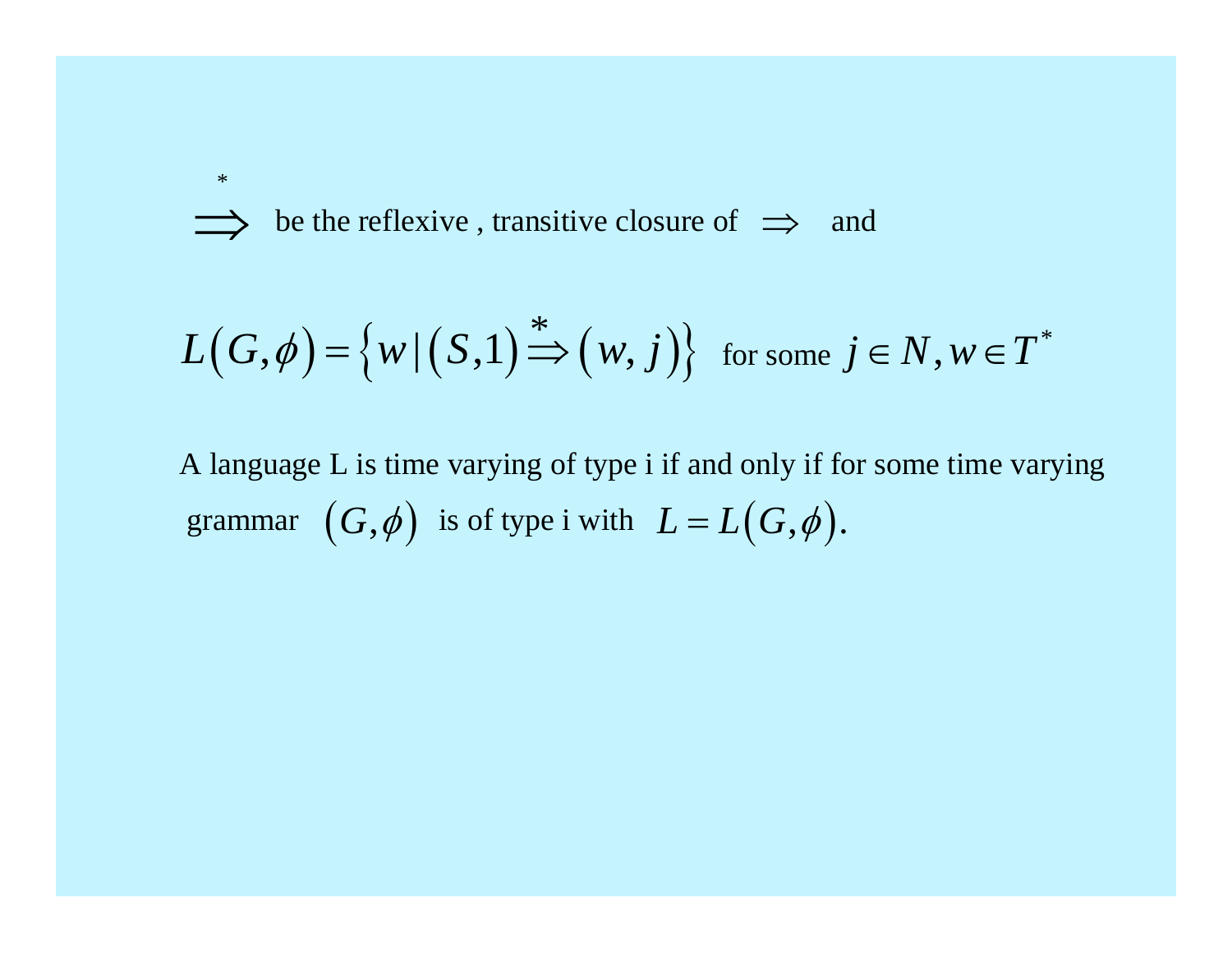## **Definition 6**

Let  $\left(G,\phi\right)$  be a time varying grammar . Let F be a subset of the set of productions P. A relation  $\Rightarrow_{ac}$  on the set of pairs  $(u, j)$ , where u is a word over  $N \bigcup T$  and j is a natural number which is defined as follows :

$$
(u, j_1) \Rightarrow (v, j_2) \text{ holds, if}
$$
  
\n
$$
(u, j_1) \Rightarrow (v, j_2) \text{ holds, or else,}
$$
  
\n
$$
j_2 = j_1 + 1, u = v, \text{ and for no production}
$$
  
\n
$$
x \rightarrow y \text{ in } F \cap \phi(j_1) \text{ , } x \text{ is a subword of } u.
$$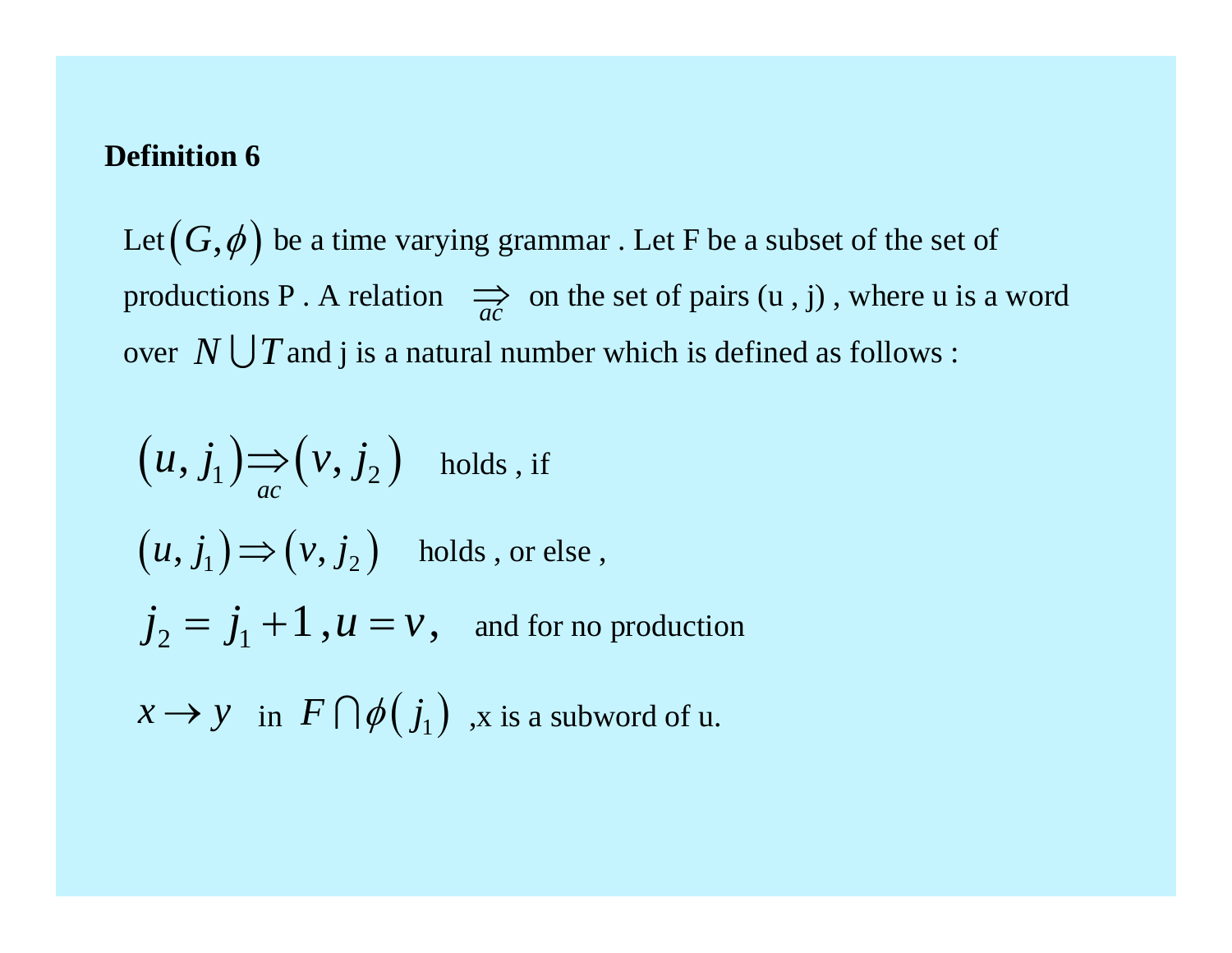$\Rightarrow$  is the reflexive, transitive closure of  $\Rightarrow$ . Then, the language generated by  $(G, \phi)$  with appearance checking for productions in F is defined as : *acac*

$$
L_{ac}(G,\phi,F) = \left\{ w \, | \, w \in T^* \mid (S,1) \right\} \xrightarrow{w} (w,j) \text{ for some } j \right\}
$$

The family of languages of this form without appearance checking when the rules are context free (context-free and  $\varepsilon$  – *free*) and  $\phi$  is a periodic function are denoted as  $\tau^{\lambda}$  and  $\tau$ , respectively. With appearance checking, they are denoted as  $\tau_{ac}^{\prime\prime}$  and  $\tau_{ac}$ , respectively.  $\tau_{ac}^{\lambda}$  and  $\tau_{ac}$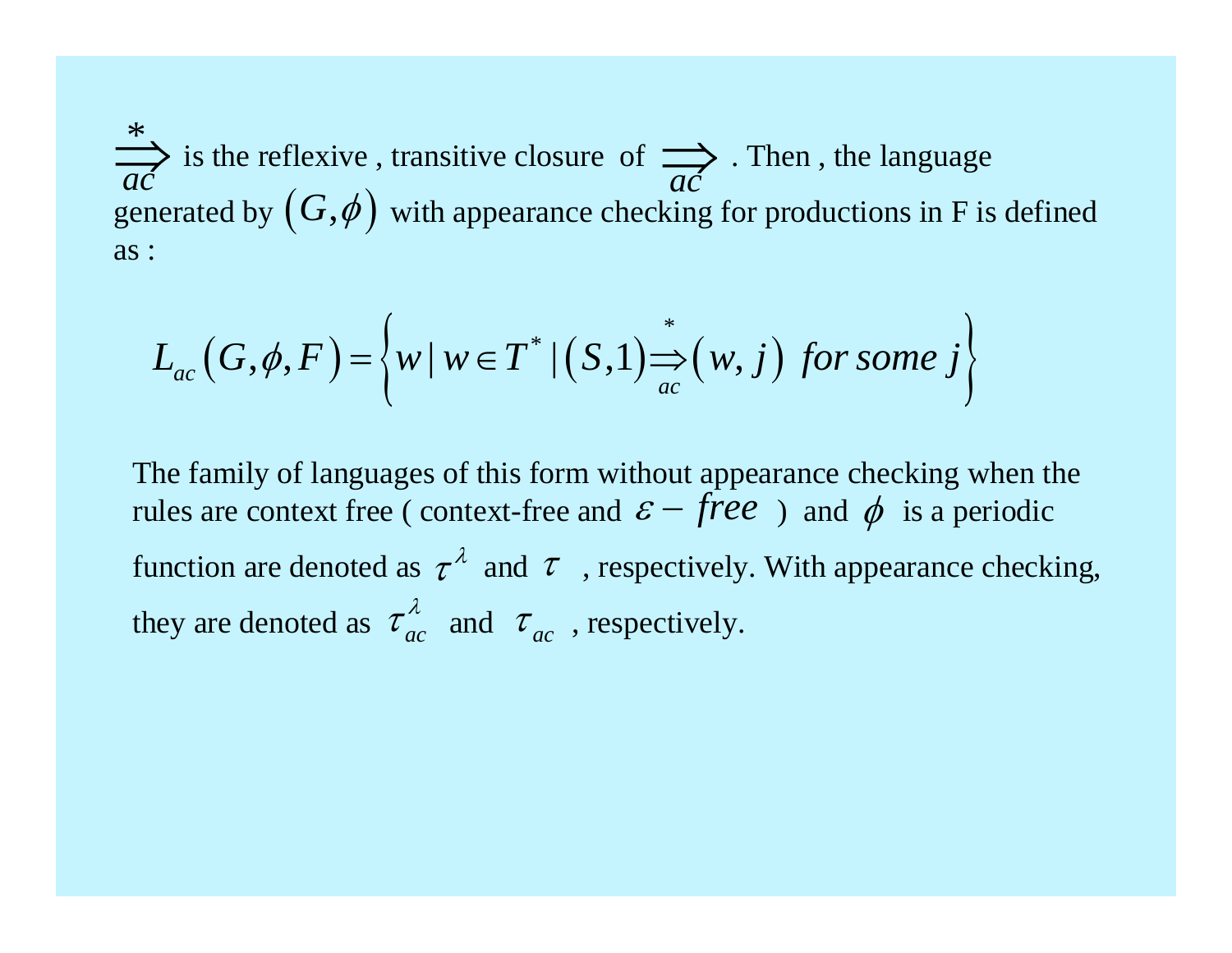Let  $(G, \phi)$  be a periodically time varying grammar with  $G = (N, T, P, S)$  where  $N = \{S, X_1, Y_1, Z_1, X_2, Y_2, Z_2\}$  $T = \{a,b\}$  $P = \phi(1) \cup \phi(2) \cup \phi(3) \cup \phi(4) \cup \phi(5) \cup \phi(6)$  where  $\phi(1) = \{S \rightarrow aX_1aY_1aZ_1, S \rightarrow bX_1bY_1bZ_1, X_1 \rightarrow X_1, Z_2 \rightarrow Z_2\}$  $\phi(2) = \{X_1 \rightarrow aX_1, X_1 \rightarrow bX_2, X_2 \rightarrow aX_1, X_2 \rightarrow bX_2, X_1 \rightarrow \varepsilon, X_2 \rightarrow \varepsilon\}$  $\phi(3) = \{Y_1 \rightarrow aY_1, Y_1 \rightarrow bY_2, Y_2 \rightarrow aY_1, Y_2 \rightarrow bY_2, Y_1 \rightarrow \varepsilon, Y_2 \rightarrow \varepsilon\}$  $\phi(4) = \{Z_1 \rightarrow aZ_1, Y_1 \rightarrow bZ_2, Z_2 \rightarrow aZ_1, Z_2 \rightarrow bZ_2, Z_1 \rightarrow \varepsilon, Z_2 \rightarrow \varepsilon\}$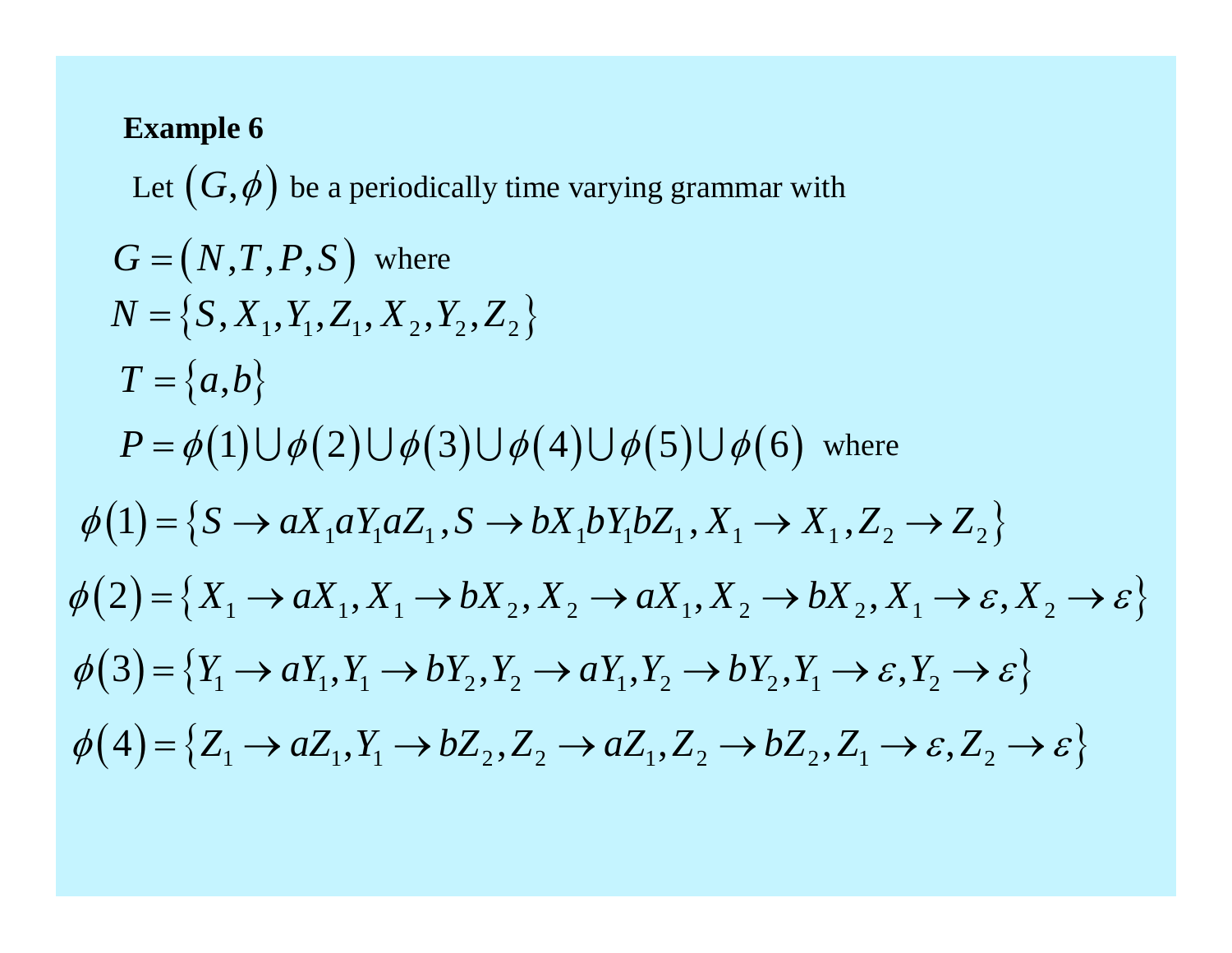$$
\phi(5) = \{X_2 \to X_2, Y_1 \to Y_1\}
$$
  

$$
\phi(6) = \{Y_2 \to Y_2, Z_1 \to Z_1\}
$$

Some sample derivations are a

$$
(S,1) \Rightarrow (aX_1aY_1aZ_1,2) \Rightarrow (aaY_1aZ_1,3) \Rightarrow (aaaZ_1,4) \Rightarrow (aaa,5)
$$
  
\n
$$
(S,1) \Rightarrow (bX_1bY_1bZ_1,2) \Rightarrow (baX_1bY_1bZ_1,3) \Rightarrow (baX_1baY_2bZ_1,4)
$$
  
\n
$$
\Rightarrow (baX_1baY_1baZ_1,5) \Rightarrow (baX_1baY_1baZ_1,6)
$$
  
\n
$$
\Rightarrow (baX_1baY_1baZ_1,7) \Rightarrow (baX_1baY_1baZ_1,8)
$$
  
\n
$$
\Rightarrow (babaY_1baZ_1,9) \Rightarrow (bababaZ_1,10)
$$
  
\n
$$
\Rightarrow (bababa,11)
$$
  
\n
$$
L(G,\phi) = \{www \mid w \in \{a,b\}^+\}
$$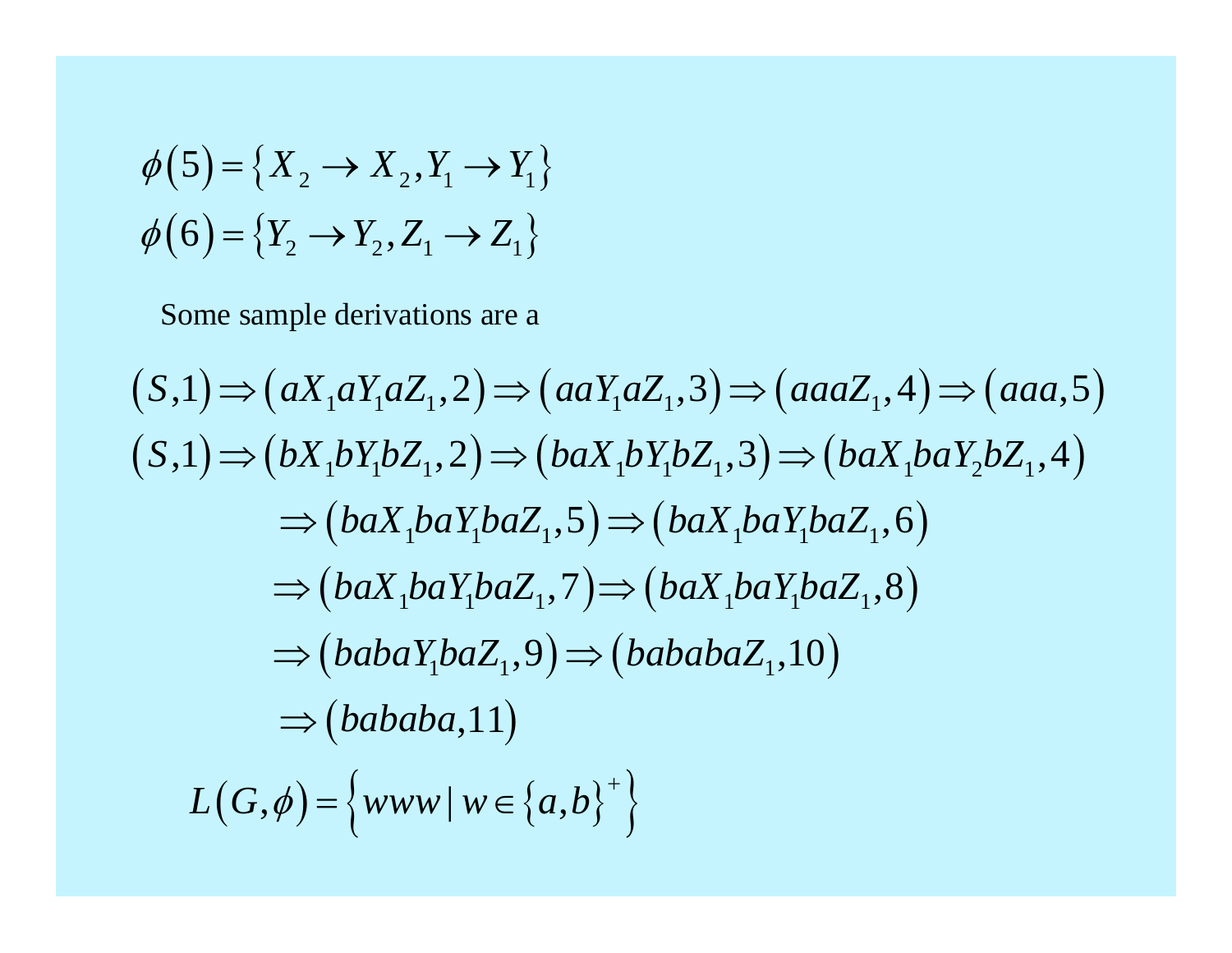Let  $(G, \phi)$  be a periodically time varying grammar with  $G = (N, T, P, S)$  $N = \{A, B, C, D, S, A_1, A_2, B_1, B_2, C_1, C_2, D_1, D_2\}$  $T = \{a,b,c,d\}$ 

$$
P:\bigcup_{i=1}^8\phi(i),\;\;\text{where}\;\;
$$

$$
\phi(1) = \{ S \rightarrow aAbBcCdD, D_1 \rightarrow D, A_2 \rightarrow A \}
$$
  

$$
\phi(2) = \{ A \rightarrow aA_1, A_1 \rightarrow A_2, A \rightarrow \varepsilon \}
$$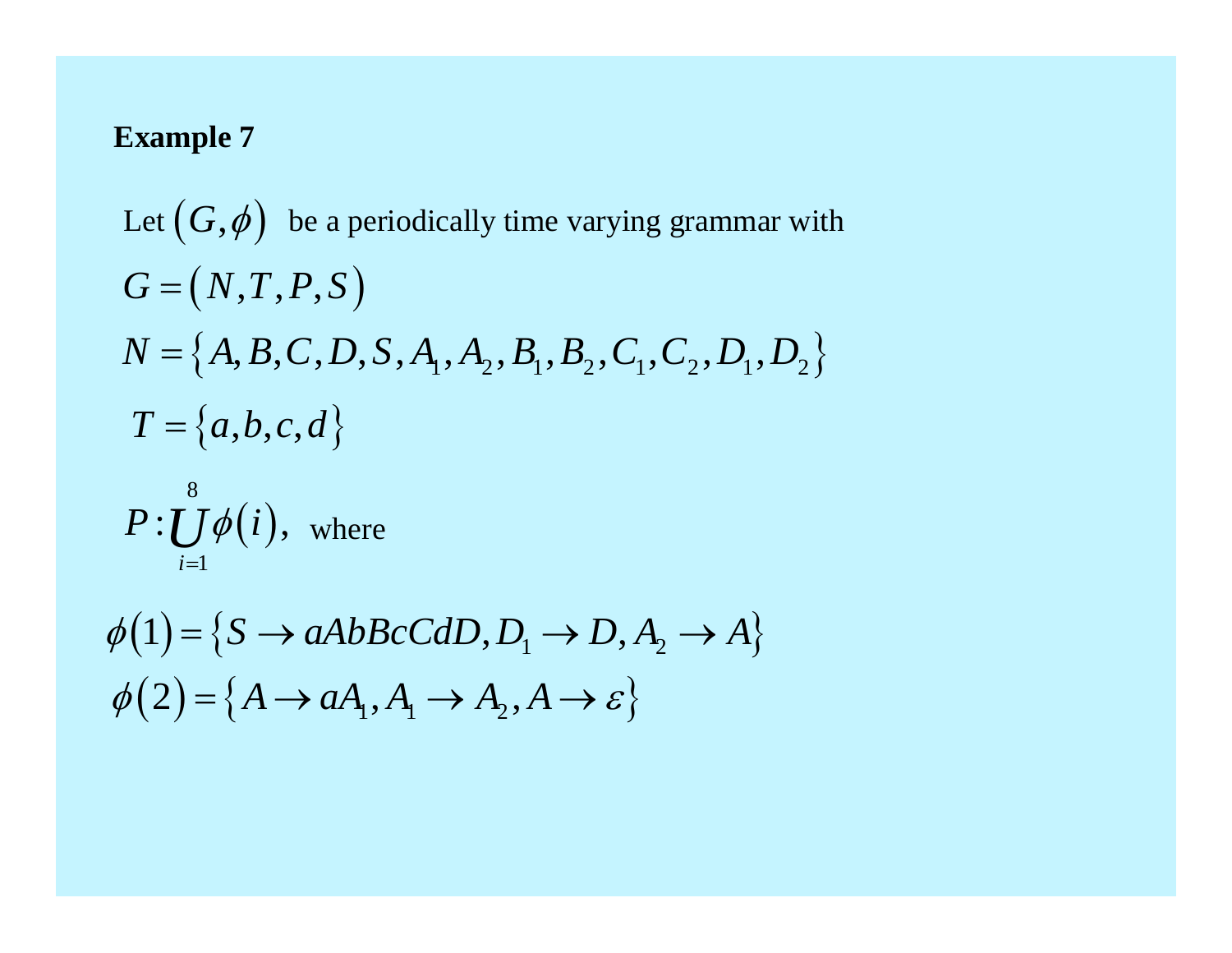$$
\phi(3) = \{B \rightarrow B_1, B \rightarrow bB_2, B \rightarrow \varepsilon\}
$$
  
\n
$$
\phi(4) = \{C \rightarrow cC_1, C \rightarrow C_2, C \rightarrow \varepsilon\}
$$
  
\n
$$
\phi(5) = \{D \rightarrow D_1, D \rightarrow dD_2, D \rightarrow \varepsilon\}
$$
  
\n
$$
\phi(6) = \{A_1 \rightarrow A, B_2 \rightarrow B\}
$$
  
\n
$$
\phi(7) = \{B_1 \rightarrow B, C_2 \rightarrow C\}
$$
  
\n
$$
\phi(8) = \{C_1 \rightarrow C, D_2 \rightarrow D\}
$$
  
\n
$$
L(G, \phi) = \{a^n b^m c^n d^m \mid n, m \ge 1\}.
$$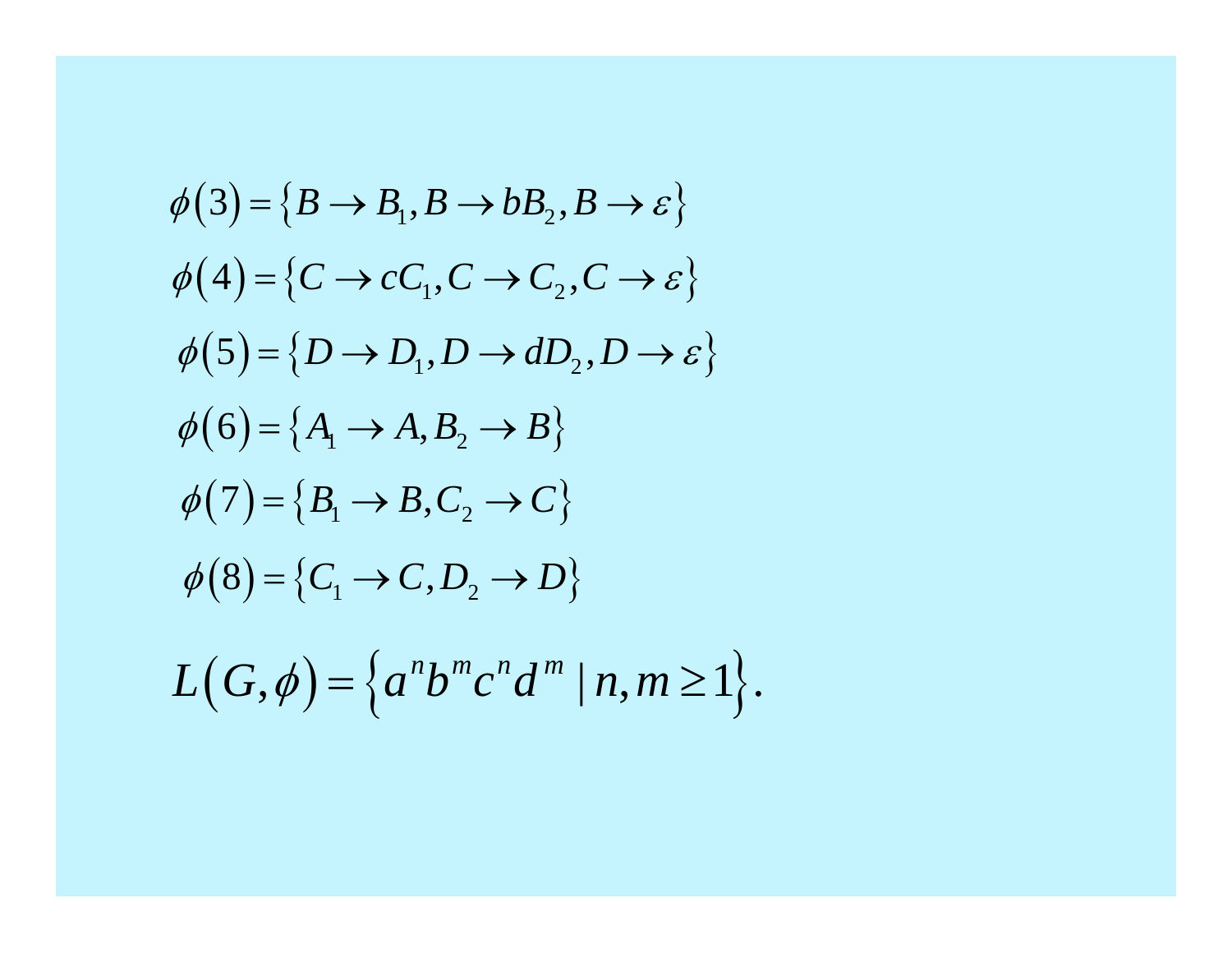# **Regular Control Grammars**

Let G be a grammar with production set P and lab(P) be the labels of productions of P. To each derivation D , according to G , there corresponds a string over lab(P) (the so called control string ) . Let C be a language over lab(P) . We define a language L generated by a grammar G such that every string of L has a derivation D with a control string from C. Such a language is said to be a controlled language .

## **Definition 7**

Let  $G = (N, T, P, S)$  be a grammar . Let lab(P) be the set of labels of productions in P . Let F be a subset of P . Let D be a derivation of G and K be word over  $lab(P)$ . K is a control word of D, if and only if the following conditions are satisfied :  $=\big( \mathop{N},\mathop{T},\mathop{P},\mathop{S}\big)$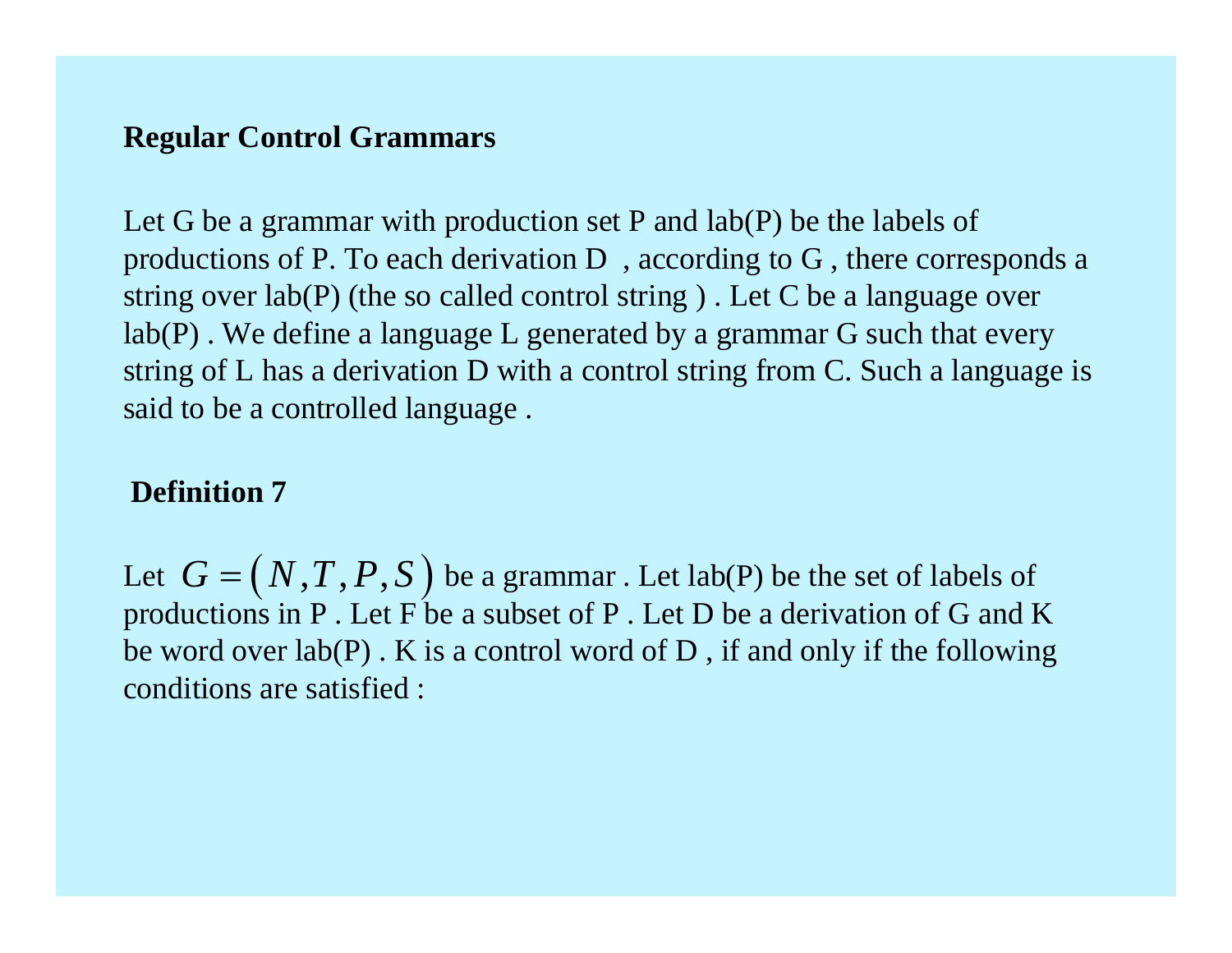- 1. For some string  $u, v, u_1, u_2, x, y$  over  $N \cup T$ ,  $D: u \Rightarrow v$  and K=f, where  $u = u_1 x u_2$ ,  $v = u_1 y u_2$  and  $x \rightarrow y$  has a label f.
- 2. For some u, x, y, D is a derivation of a word 'u' only and  $K = \varepsilon$  or else  $K = f$ , where  $x \rightarrow y$  has a label  $f \in F$  and x is not a sub word of u.
- 3. For some  $u, v, w, K_1, K_2, \quad D$  is a derivation  $u \Rightarrow v \Rightarrow w$ , where and  $u \Rightarrow v$  uses  $K_1$  as control string and  $v \Rightarrow w$  uses as control string.  $u, v, w, K_1, K_2, \quad D$  is a derivation  $u \Rightarrow v \Rightarrow w$ \*<br>— 11  $K = K_1 K_2$  and  $u \Rightarrow v$  $\Rightarrow$  *V* uses  $K_1$  as control string and  $v \Rightarrow w$  uses  $K_2$

Let C be a language over the alphabet lab(P). The language generated by G with control language C with appearance checking rules F is defined by :

$$
L_{ac}(G,C,F) = \{ w \in T^* | D: S \stackrel{*}{\Rightarrow} w, D \text{ has a control word } K \text{ of } C \}
$$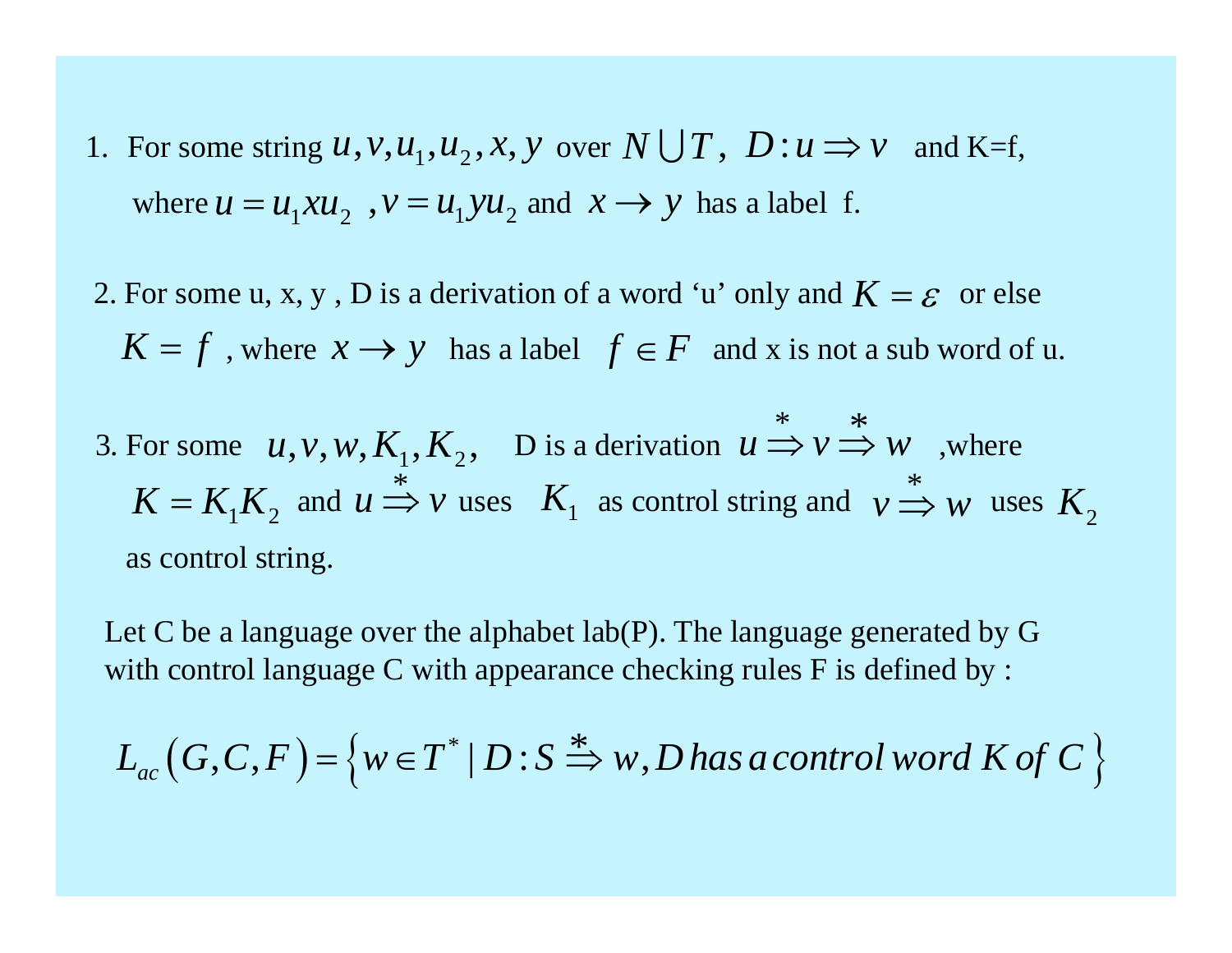If  $F = \phi$  the language generated is without appearance checking and denoted by  $L(G,C)$ 

Whenever C is regular and G is of type i, where  $i = 0, 1, 2, 3$ , then G is said to be a regular control grammar of type i.

Let  $\mathcal{L}(i, j, k)$  denote a family of type i languages with type j control with  $k=0$ , 1.  $k=0$  denotes without appearance checking;  $k=1$  denotes with appearance checking.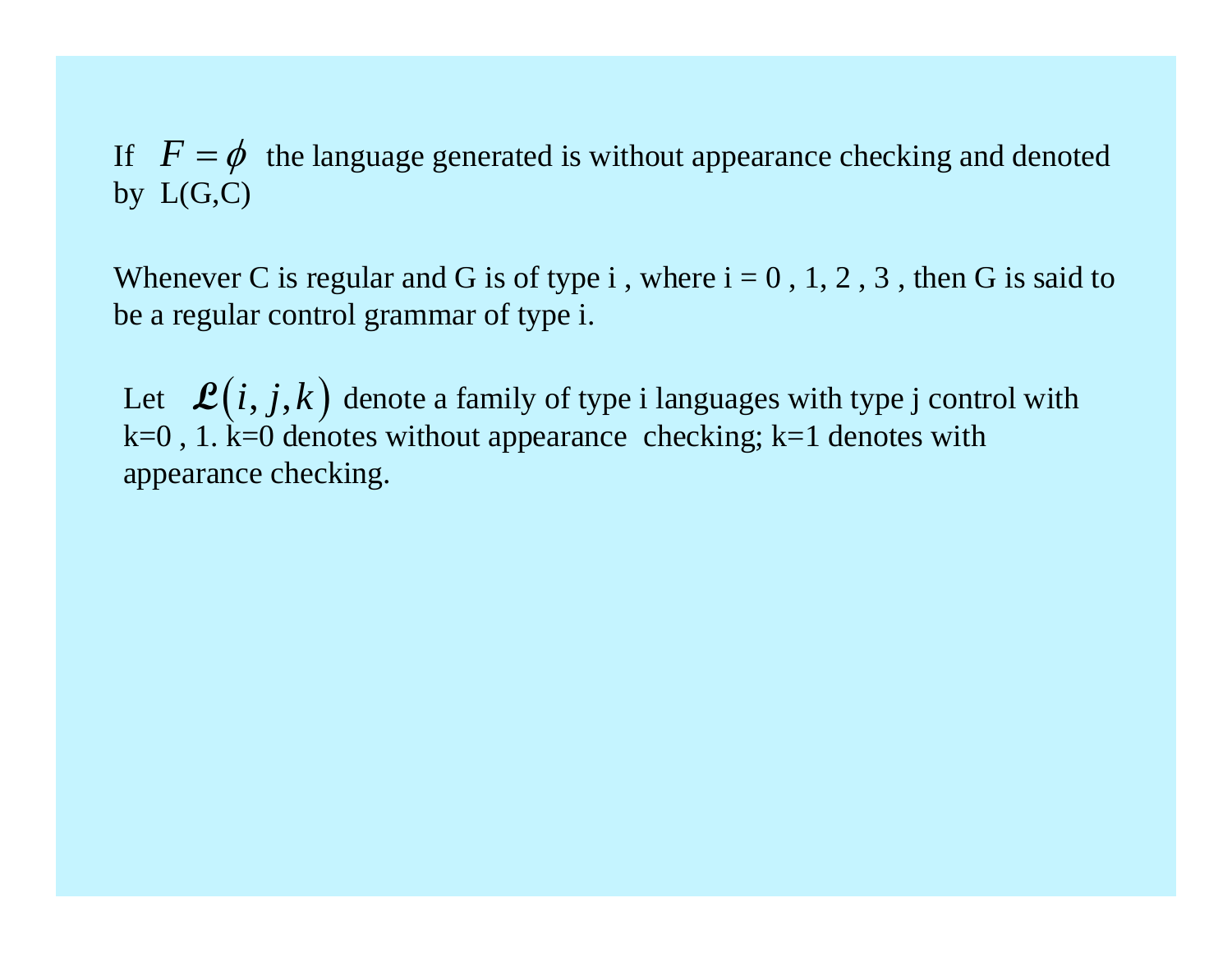Let  $G = (N, T, P, S)$  be a regular control grammar where  $N = \{A, B, C, D, S\}$  $T = \{a,b,c,d\}$  $P:$ 1.  $S \rightarrow ABC$ 2.  $A \rightarrow aA$ 3.  $B \rightarrow bB$ 4.  $C \rightarrow cC$ 5.  $D \rightarrow dD$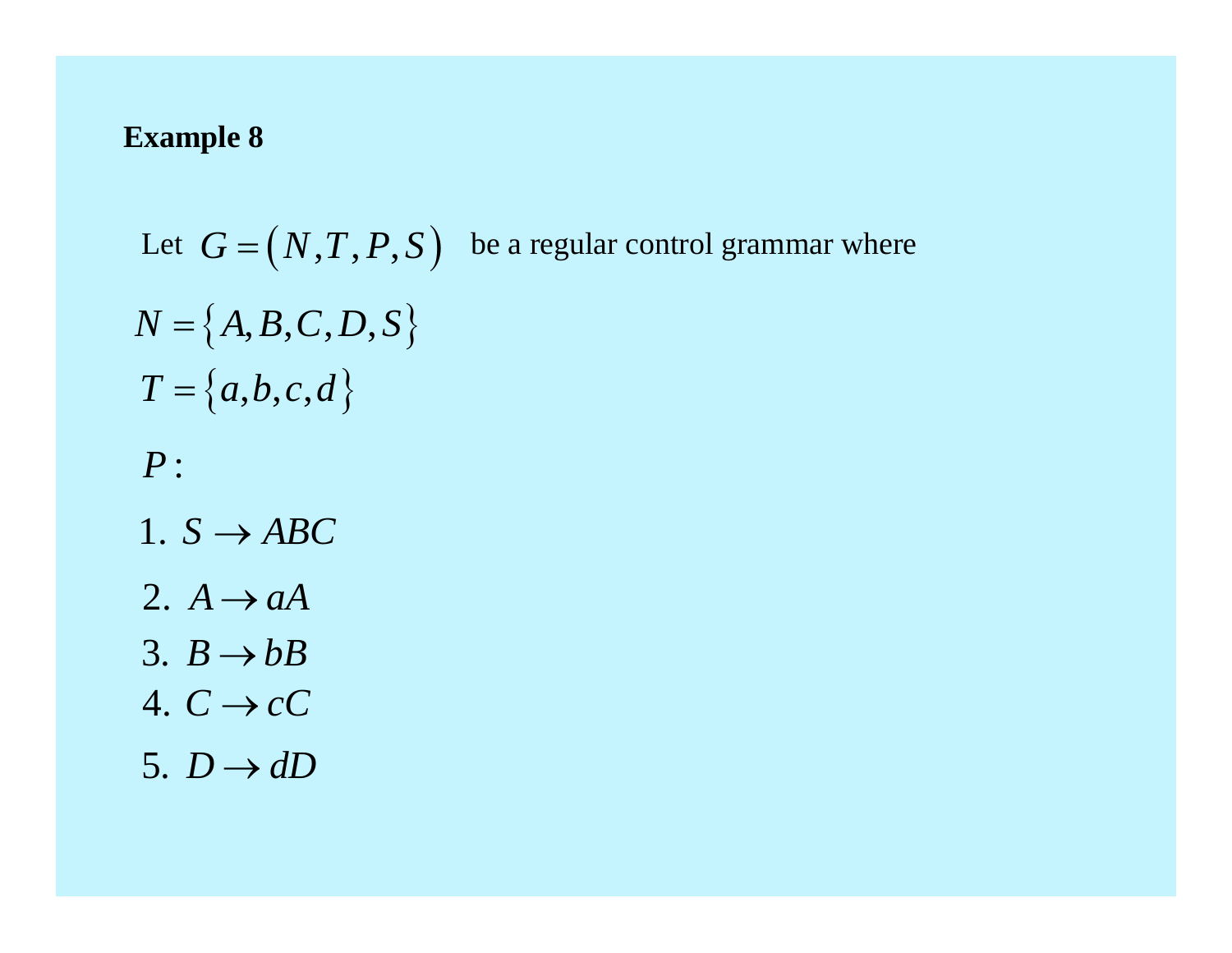6.  $A \rightarrow a$ 7.  $B \rightarrow b$ 8.  $C \rightarrow c$ 9.  $D \rightarrow d$ 

Then, 
$$
lab(P) = \{1, 2, 3, 4, 5, 6, 7, 8, 9\}
$$
  
Let,  $K = 1(24)^*(35)^*6789$ . Clearly, K is regular. Then  

$$
L(G, K) = \{a^n b^m c^n d^m | n, m \ge 1\}
$$

Some sample derivations are :

for 
$$
u = 124356789 \in K
$$
,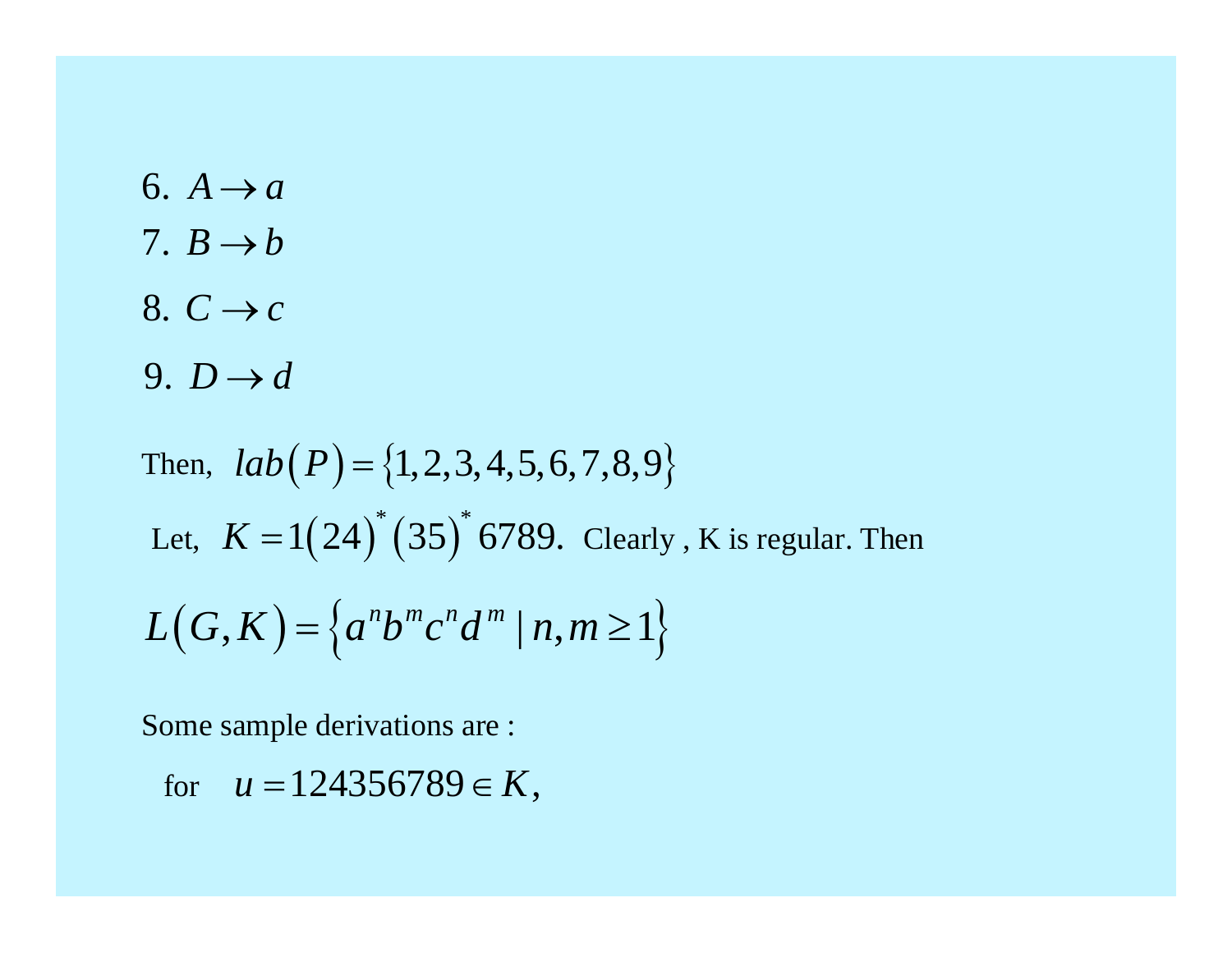$$
S \Rightarrow ABCD \Rightarrow aABCD \Rightarrow aABcCD \Rightarrow aAbBCCD
$$
  
\n
$$
\Rightarrow aAbBCcdD \Rightarrow aabBCcdD \Rightarrow aabbcCdD
$$
  
\n
$$
\Rightarrow aabbccdD \Rightarrow aabbccdd
$$
  
\n
$$
\Rightarrow aabbccdD \Rightarrow aabbccdd
$$

If  $u = 124246789 \in K$ 

1 and 2 and 4 and 2 and 2 and 2 and 2 and 2 and 2 and 2 and 2 and 2 and 2 and 2 and 2 and 2 and 2 and 2 and 2 4 6 7 8 9 $S \Rightarrow ABCD \Rightarrow aABCD \Rightarrow aABcCD \Rightarrow aaABCCD$  $\Rightarrow$  aaABccCD $\Rightarrow$  aaaBccCD $\Rightarrow$  aaabccCD  $\Rightarrow$  aaabccc $D$   $\Rightarrow$  aaabcccd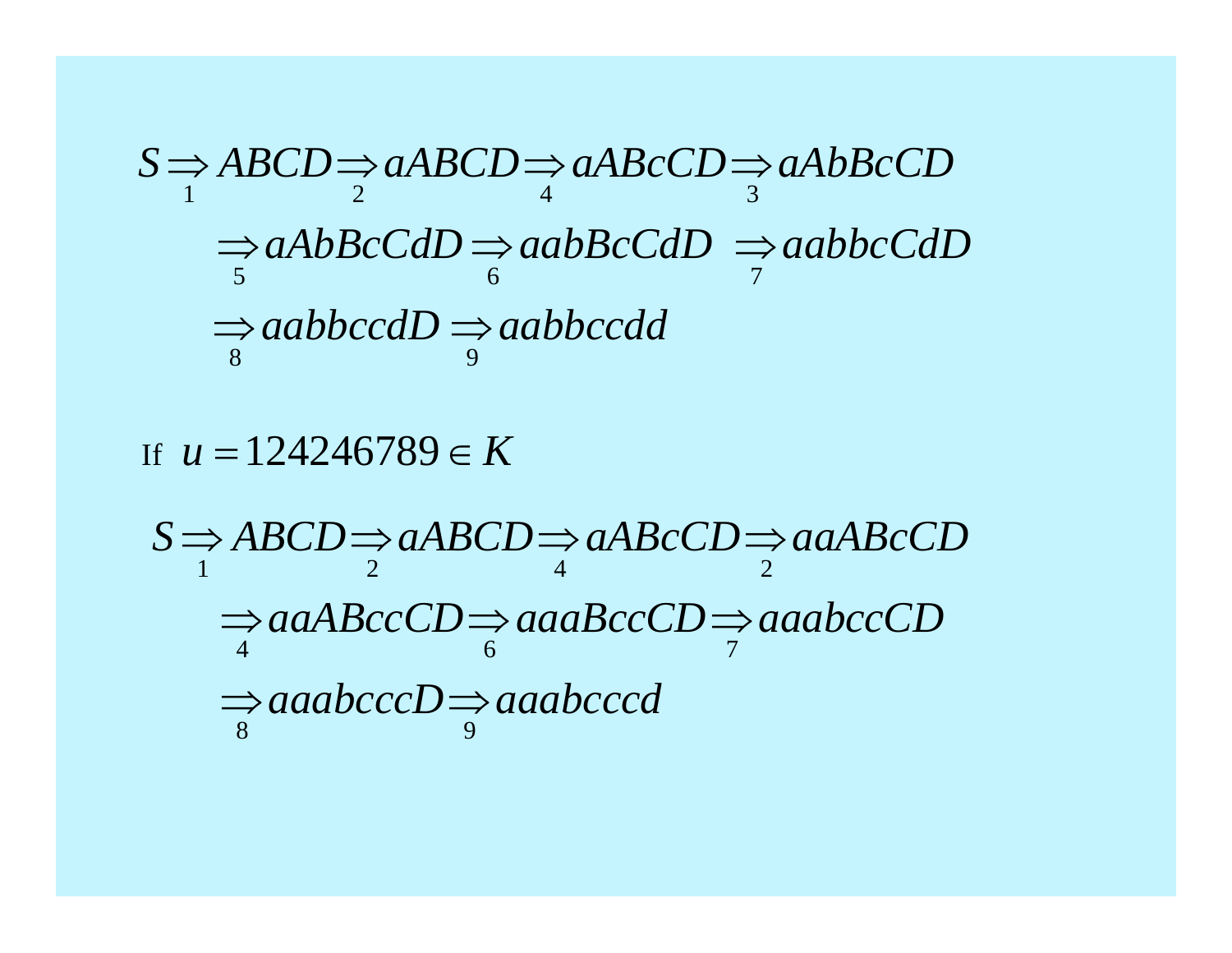Let  $G = (N, T, P, S)$  be a grammar with  $N = \{S, A, B, C\}$  $T = \{a,b\}$  $P:$ 1.  $S \rightarrow ABC$ 2.  $A \rightarrow aA$ 3.  $B \rightarrow aB$ 4.  $C \rightarrow aC$ 5.  $A \rightarrow bA$ 6.  $B \rightarrow bB$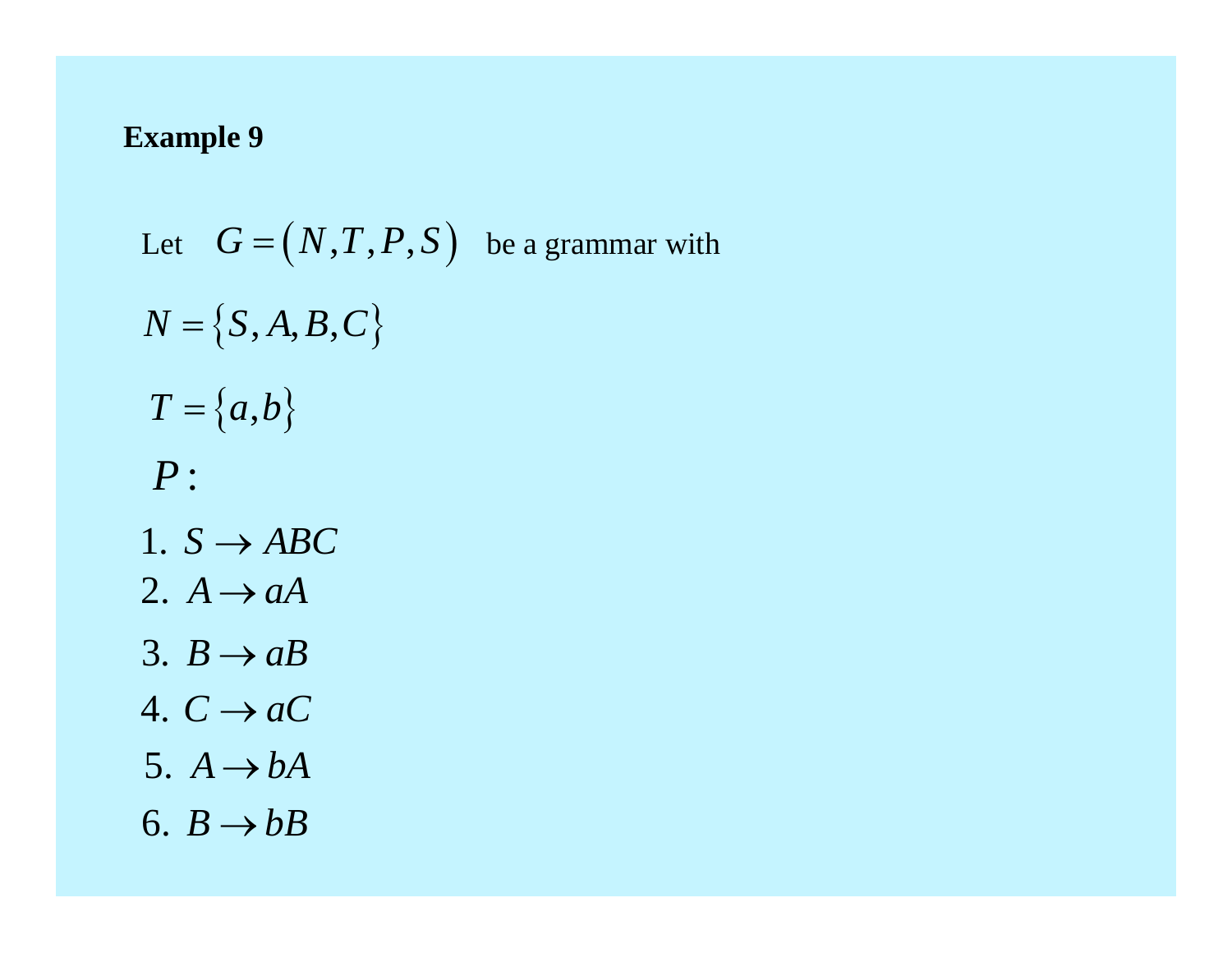7.  $c \rightarrow bC$ 8.  $A \rightarrow a$ 9.  $B \rightarrow a$ 10.  $C \rightarrow a$ 11.  $A \rightarrow b$ 12.  $B \rightarrow b$ 13.  $C \rightarrow b$ and  $lab(P) = \{1, 2, \dots, 13\}$ 

 $K = 1(234 + 567)^{*}(89(10) + (11)(12)(13))$  be a regular control on G.

$$
L(G, K) = \left\{ www \mid w \in \left\{ a, b \right\}^+ \right\}
$$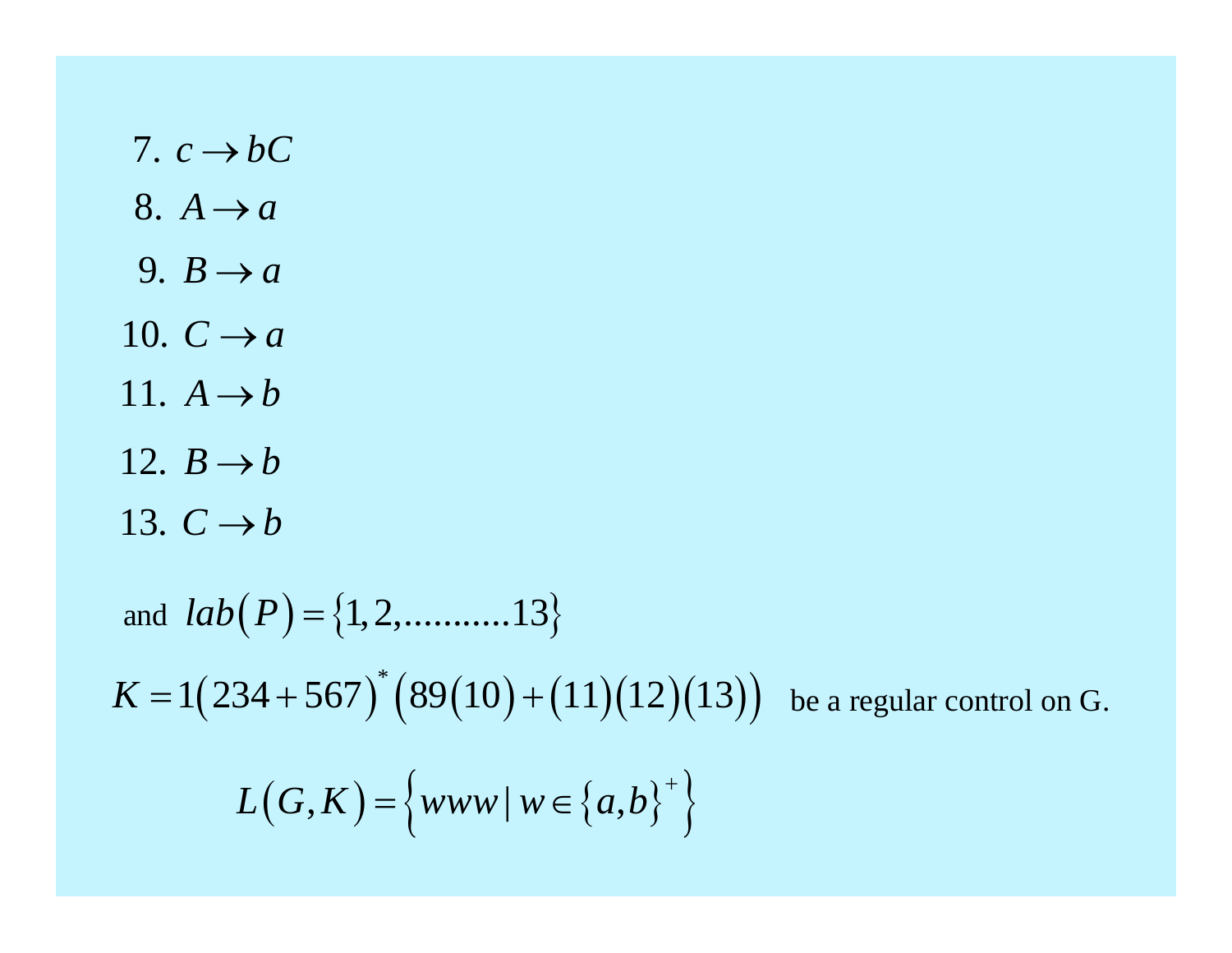## **Indian Parallel Grammars**

In the definition of matrix , programmed , time-varying , regular control , and random context grammars , only one rule is applied at any step of derivation . In this section , we consider parallel application of rules in a context -free grammars (CFG).

# **Definition 8**

An Indian parallel grammar is a 4-tuple  $G = (N, T, P, S)$  where the components are as defined for a CFG. We say that  $x \Rightarrow y$  holds in G for strings  $\mathbf{x}, \mathbf{y}$  over  $N \bigcup T$  , if  $\mathbin{\raisebox{.3pt}{:}\!=} \big(N,T,P,S\big)$ 

$$
x = x_1 A x_2 A ... A x_n A x_{n+1}, A \in N, x_i \in (N \cup T) - \{A\}^*
$$
  
for  $1 \le i \le n+1$ 

 $y = x_1 w x_2 w ... w x_n w x_{n+1}, \quad A \to w \in P.$  $A \rightarrow w \in P$ .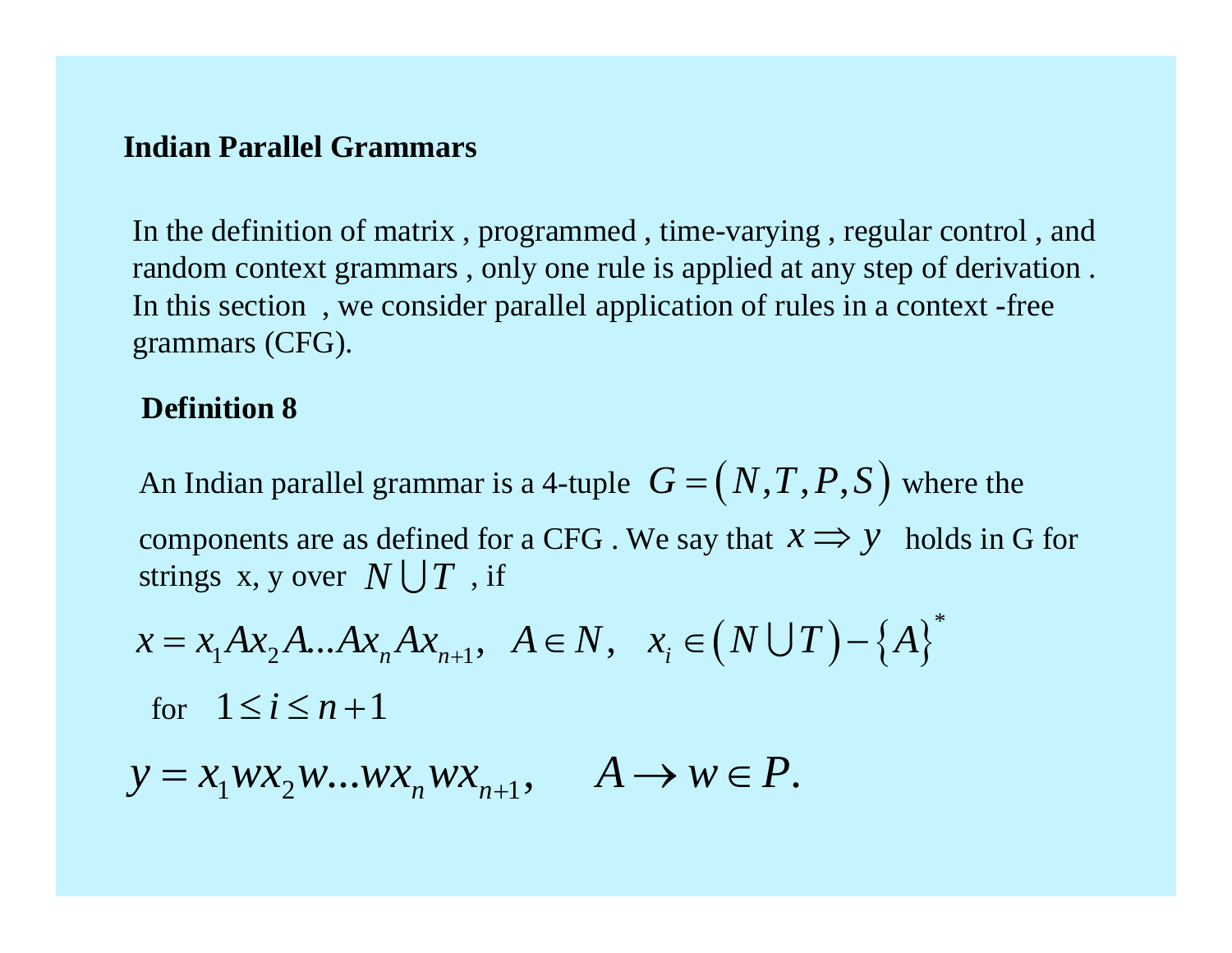i.e., if a sentential form x has an occurrences of the nonterminal A, and if  $A \rightarrow w$ is to be used it is applied to all A's in x simultaneously.  $\stackrel{*}{\Longrightarrow}$  is the reflexive, transitive closure of  $\implies$ 

$$
L(G) = \left\{ w \mid w \in T^*, S \stackrel{*}{\Rightarrow} w \right\}
$$